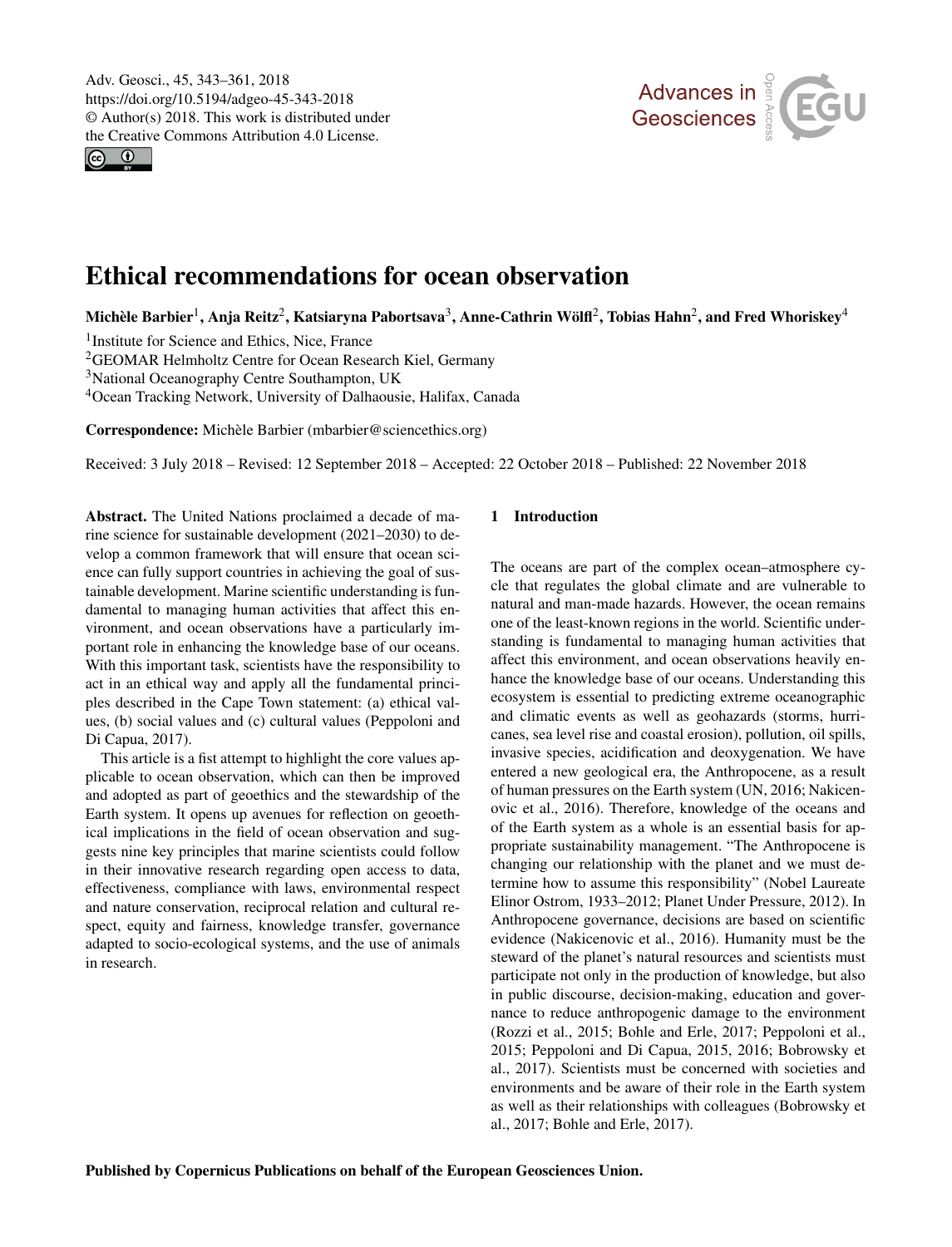Responsibility is one of the values that the human community accepts as universally representative of individual and social good in terms of honesty, justice, and respect for life and the environment. Responsibility is also a value shared by marine scientists and geoscientists. Responsibility for marine research activities is reflected in philosophy (Jonas, 1979), legislation (UNCLOS, 1982, Agenda 21, 1992) and geoethics (Peppoloni and Di Capua, 2015, 2016; Peppoloni et al., 2015; Wyss and Peppoloni, 2015).

In the 1970s, the German philosopher Hans Jonas (1903– 1993) wrote the following: "Modern technology has introduced actions of such magnitude, objects and unprecedented consequences that the framework of ancient ethics can no longer contain them". Jonas was concerned about the enormous power that comes from the technical sciences (such as genetic engineering, environmental technology, satellites) and understood the need to involve a new form of responsibility (Jonas, 1979). The "imperative of responsibility" for future humanity has become a principle and, as such, it is the precursor to the precautionary principle. Scientists must ensure that the effects of their actions do not destroy the autonomy, dignity, integrity and vulnerability of future humanity (Berdinesen, 2017). This new conception of the ethics of the future goes far beyond philosophical theory in influencing national and international legal or political systems to integrate the concepts of "common heritage of humanity", "sustainable development" and "future generations" (Gaillard, 2015; Mantatov and Mantatova, 2015).

Ambassador Arvid Pardo of Malta proposed to the United Nations in 1967 that the seas and oceans beyond national jurisdiction should be considered as the common heritage of humanity. It has also developed an ethical concept for a new world order based on new forms of cooperation, economic theory and philosophy: the oceans and their resources are a common good open to the international community, and their use should be subject to international administration and management for the common good of all humanity. States should commit themselves to managing and protecting existing resources within their national jurisdiction, but as a global interest and not only for national interests (Prue, 2011); it is the ethical core of the common heritage of humanity: the responsibility of human beings to protect and maintain the environment as a whole, of which we are a part for present and future generations.

The International Association for the Promotion of Geoethics  $(IAPG)^1$  was recently launched to create a multidisciplinary scientific platform to broaden debate and raise awareness of ethical issues applied to geoscience, thus providing a landscape for the development of geoethics. To help address ethical issues, the values of geoethics have been defined to adopt appropriate behaviours and practices by choosing the best solution to a problem that must consider different dimensions aligned with shared values (Peppoloni and Di Capua, 2015, 2017; Peppoloni et al., 2017). Geoethics has been defined as "research and reflection on the values that underlie appropriate behaviours and practices, wherever human activities interact with the Earth system. Geoethics addresses the ethical, social and cultural implications of knowledge, education, research, practice and communication in geosciences, as well as the social role and responsibility of geoscientists in the conduct of their activities" (Bobrowsky et al., 2017; Peppoloni and Di Capua, 2012). The Cape Town statement on geoethics sets out the fundamental principles of geoethics such as the honesty, integrity, transparency and reliability of geoscience and highlights, in particular, three aspects that are important for the marine environment: (1) respect for natural processes and phenomena, to the extent possible, when planning and implementing environmental interventions; (2) ensuring the sustainability of economic and social activities to ensure the supply of energy and other natural resources for future generations; and (3) promoting geoeducation and awareness for all to promote sustainable economic development, prevent and mitigate geological risks, environmental protection, and improve the resilience and well-being of societies (Violante et al., 2017).

The United Nations has proclaimed a decade of marine sciences for sustainable development (2021–2030) to develop a common framework that will enable the ocean sciences to fully assist countries in achieving the goal of sustainable development. One of the objectives is to achieve the integration of observations and data sharing, including the use of satellites, fixed and mobile observation platforms, and shipboard observation platforms (IOC-UNESCO, 2017). Ocean observing systems will become a major asset in this task and it is incumbent on the marine scientific community to adopt an ethical approach in its research. To promote geoethics among the marine scientific community, this article lists some of the most fundamental values of ocean observation in order to sensitize scientists and managers of largescale scientific projects to integrate an ethical approach into their future project work plans.

We open up avenues for reflection on geoethical implications in the field of ocean observation and suggest nine key principles that marine scientists could follow in their innovative research, inspired by the CIESM Charter and based on the AtlantOS H2020 project used as a case study.

We define ethics in ocean observing systems as reasoned reflection and actions based on research activities and technological advances to develop ocean knowledge that takes into account external factors such as the social, legal, political, economic, environmental and cultural dimensions in order to provide advice for commendable and responsible behaviour that will support sustainability, the stability of our oceans and the resilience of the Earth system.

<sup>1</sup> IAPG – <http://www.geoethics.org/> (last access: 9 November 2018).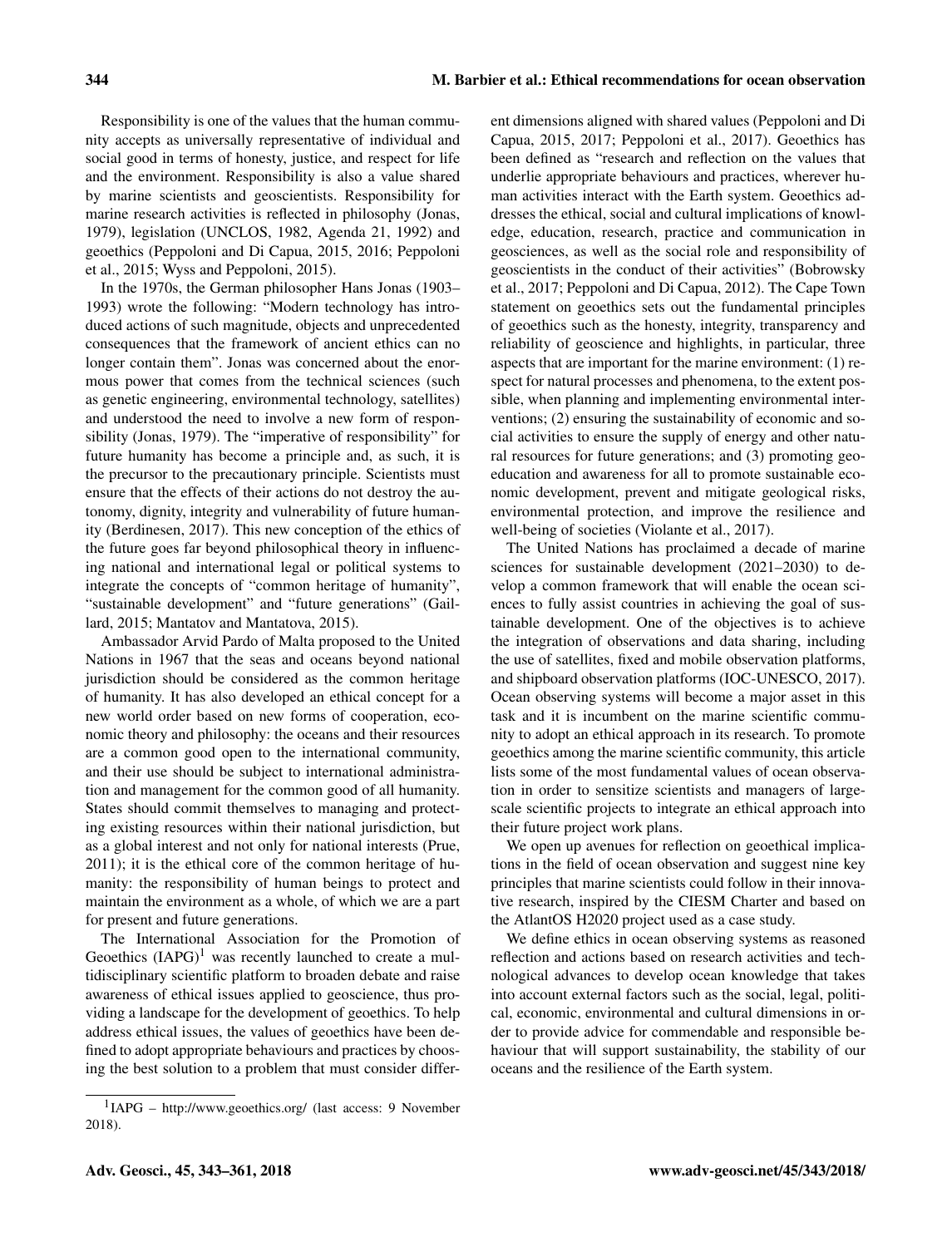## 2 EU Horizon 2020 project AtlantOS as a key study for an ethical approach to ocean science

The AtlantOS project (H2020 project 2015–2019) aims to enhance and optimize the integrated Atlantic Ocean observing systems. One of the objectives of the AtlantOS network is to strengthen the cooperation and exchange of knowledge across countries, both in Europe and in the states bordering the entire Atlantic Ocean, to integrate all current research activities in ocean observing and to provide information and products necessary to cope with global challenges such as climate change, increased pressures on natural resources and global-scale hazards. The AtlantOS vision is to improve and innovate Atlantic observation to obtain an international, more sustainable, more efficient, more integrated, and fit-for-purpose system. By this means, the initiative aims for a long-lasting and sustainable contribution to realizing societal, economic and scientific benefits arising from this integrated approach that will extend beyond the AtlantOS project's lifetime. The revised ocean observing system seeks to provide new information products in several societal benefit areas (i.e. climate, risks, ecosystems, health and fresh water) including safety for offshore activities and coastal communities. The AtlantOS project pools the effort of 62 partners (research institutes, universities, marine service providers, multi-institutional organizations and the private sector) from 18 countries, including Europe, Canada, the US, Brazil and South Africa. It has a budget of almost EUR 21 million for 4 years (2015–2019) and is coordinated by the GEOMAR Helmholtz Centre for Ocean Research Kiel, Germany (Martin Visbeck).

From its inception, the AtlantOS project already recognized the concept of responsible research and innovation (RRI) to address important societal challenges. It has addressed this by adopting principles of responsible science and innovation and directing research and innovation efforts towards valued societal objectives. RRI means that societal actors work together throughout the research and innovation process to better align the process and its results with society's values, needs and expectations (European Commission, 2014). RRI is an approach that anticipates and assesses potential societal implications and expectations for research and innovation, with the aim of fostering the design of inclusive and sustainable research and innovation that considers different dimensions such as public engagement and awareness, open science, science education, ethics, governance and gender equality (e.g. H2020 projects MARINA and Baltic Gender). Within AtlantOS, almost every work package (WP) is coordinated by both a man and a woman, and a strong communication strategy is deployed; one WP is dedicated to the definition of societal requirements, and one WP is dedicated to data management with strong encouragement to provide free and open access to data. All dissemination activities of the project are open and freely available.

#### 3 Ethics – key recommendations

In ocean sciences, ethical guidelines have been designed at CIESM<sup>2</sup> (Mediterranean Science Commission, Barbier and Briand, 2014) in the context of access and use of marine genetic resources (Giuliano and Barbier, 2011, 2014). CIESM is an intergovernmental organization supported by 23 member governments to promote international research in the Mediterranean and Black Sea. The commission covers a broad spectrum of marine disciplines, relying on a pool of vast human resources. On this basis, CIESM produces authoritative, impartial reports on the status and trends of Mediterranean marine systems, together with sharp recommendations on priorities for actions, research and development on a large range of sensitive issues concerning the whole Mediterranean Basin. These guidelines, embedded into the CIESM Charter on Access and Benefit Sharing (ABS) arising from the utilization of marine genetic resources, were designed in 2014 to reinforce the Nagoya Protocol<sup>3</sup> in the Mediterranean. The Nagoya Protocol on Access to Genetic Resources and the Fair and Equitable Sharing of Benefits Arising from their Utilization (ABS) to the Convention on Biological Diversity is an international agreement which aims at sharing the benefits arising from the utilization of genetic resources in a fair and equitable way. The Nagoya Protocol, which entered into force in 2014, is a complement to the Convention on Biological Diversity – the CBD adopted in 1992 at the United Nations Conference on Environment and Sustainable Development in Rio – for which economic and social development related to environmental protection and sustainable development was at the heart of the debate. The CBD was adopted to protect biodiversity, highlighting the need for the sustainable use of biodiversity and maintaining the integrity of ecosystem functioning to ensure the viability of biodiversity (UNCLOS, 1982; De Paiva Toledo, 2016). The CBD was reinforced by Action Agenda 21, which is an action plan for the 21st century adopted by 173 heads of state at the Earth Summit in Rio de Janeiro in June 1992. Principle 15 is a precautionary principle aiming to anticipate any negative impact and sustainably exploit resources in the high seas.

The CIESM Charter on Access and Benefit Sharing arising from the utilization of marine genetic resources has been conceived to stimulate scientific research and development and provides ethical guidelines for providers, enquirers and end users [\(http://www.ciesm.org/marine/charter/index.php,](http://www.ciesm.org/marine/charter/index.php) last access: 9 November 2018). The charter emphasizes essential core values, such as fair and equitable sharing of benefits, transparency and reciprocal relations, and fostering the sharing of scientific knowledge with concerted handing of data, traceability, nature conservation and environmental respect. It has been developed on the basis of extensive consul-

<sup>2</sup><http://www.ciesm.org> (last access: 9 November 2018).

<sup>3</sup><https://www.cbd.int/abs> (last access: 9 November 2018).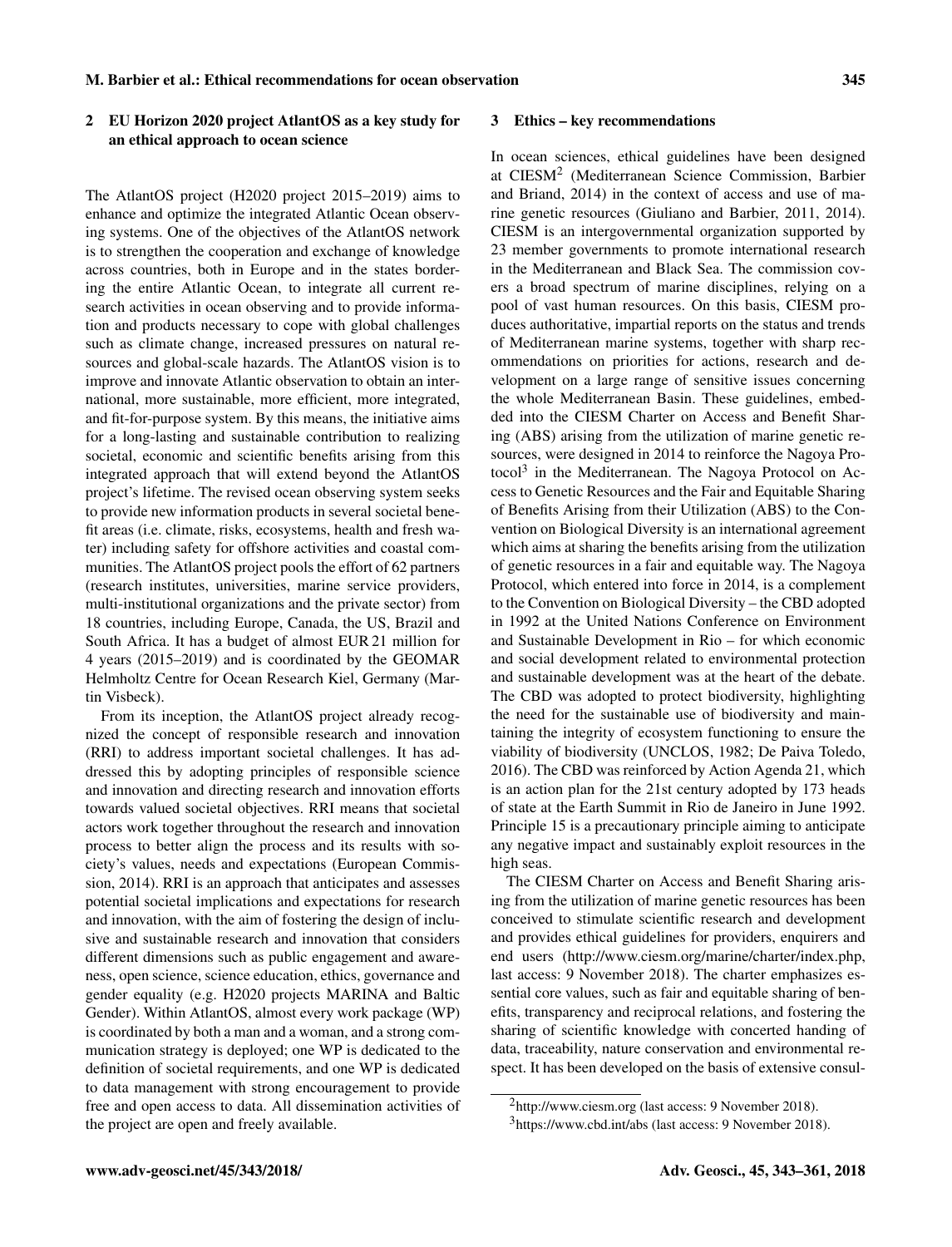tation with scientists and legal experts to maintain and protect access to knowledge for everyone to prevent abuses of ocean global commons. The CIESM Charter goes beyond biological approaches and extends beyond the strict perimeter of the Mediterranean–Black Sea regions. Its concept is applicable to large scientific initiatives such as oceanographic campaigns in the global oceans.

The ethical key points related to ocean observing and the subsequent recommendations below are inspired or adapted from the CIESM Charter and recall geoethics fundamental principles (Peppoloni and Di Capua, 2016). They provide the foundation for the nine recommendations below, which are based on philosophical, scientific, environmental, societal or legal dimensions. These recommendations are illustrated by concrete examples.

## 3.1 Open access to data

Technoscience has provided the marine scientific community with new opportunities to improve the understanding of ocean systems. For example, satellites are now used to transmit oceanographic data in real time or near-real time, providing information on changes happening in the ocean in time and space. Although these data have been obtained from many studies in different seas, their use is not yet optimal due to restricted availability. The benefit of linking the data across different sectors readily and freely can therefore be lost. Moreover, access to data can be restricted by some governments for historical reasons or by some companies (a) due to potential security reasons or (b) because they earn money with the data they produce (Bernal and Simcock, 2016; UN data revolution report, 2014). The United Nations recently called for action from scientific communities, industries and policymakers to support aspirations for sustainable development and avert risks, stop and reverse growing inequalities in access to data and information, and ensure that the promise of the data revolution is realized for all (UN data revolution report, 2014). Data sharing and access are fundamental for improving the ways we observe the oceans, especially because it prompts collaborations between different scientific fields (multidisciplinary) and nations (Muller-Karger et al., 2018). Free data access has been advocated by many international programmes and organizations. For instance, many marine initiatives in Europe follow the practices outlined in the UNESCO Report on Observations and Samples Collected by Oceanographic Programmes (ROSCOP, late 1960s) and CSRs (Cruise Summary Reports (since 1960). The GOOS 2030 strategy specifically emphasizes this point to ensure that ocean observation data and information are searchable, accessible, interoperable and reusable with appropriate quality (Toste Tonhua, personal communication, 2018). The European Commission also strongly encourages open access to data to improve the quality of results, encourage collaboration, increase efficiency of data collection, avoid duplication of effort, and foster innovation and faster product delivery to

the market to improve the overall transparency of the scientific process. Industry is also becoming more open in disclosing their data to the scientific community (Sylvie Pouliquen, personal communication, 2018)

Along with the rapid development of open-access data platforms, the scientific community is becoming increasingly engaged in sharing data and knowledge. One of the AtlantOS objectives is to "showcase the power of integrated trans-Atlantic observing to provide information necessary to cope with global challenges such as climate change, increased pressure on natural resources and global-scale hazards to the benefit of society"; this meets the principle of open access to data.

As an example, data on the Argo Data System, through which all data from the Argo international programme<sup>4</sup> are stored, are relayed and made publicly and freely available within hours after collection. Argo is the international array of ∼ 3900 free-drifting profiling floats that provides measurements temperature and salinity profiles from the surface down to 2000 m below sea level every 10 days, with years of data on the temperature and salinity of the global ocean. Measuring temperature and salinity with Argo floats provides the physical data necessary for a wider scientific community than physical oceanographers. In Europe, Euro-Argo<sup>5</sup> is managed by IFREMER, who put a lot of effort into coordinating the data flux. The Prediction and Research Moored Array in the Tropical Atlantic Network, PIRATA<sup>6</sup>, puts at the disposal of the scientific community a unique > 20-year time series of ocean monitoring data from the tropical Atlantic, which is indispensable for global climate change monitoring. These data are crucial for global climate change monitoring. PIRATA includes France (IRD, Météo France, IFRE-MER and CNRS/INSU), Brazil (DHN and INPE) and the USA (NOAA/PMEL). The scientific communities involved share data based on voluntary participation. These include the IHO-DCDB (International Hydrographic Organisation) collecting bathymetric data and the recently launched Seabed 2030 initiative<sup>7</sup> .

All these programmes and projects are united by the same objective, which is collecting high-quality data. Based on the UN definition, data are of high quality when they are accurate, comparable, unbiased, relevant, timely and accessible. Data interoperability and standardization are crucial because they allow data from different sources or time periods to be combined and are essential criteria for defining the high quality of data (Muller-Karger et al., 2018; Bernal and Simcock, 2016; UN report on data revolution, 2014). As an example, the ocean modelling community needs to integrate physical,

<sup>4</sup><http://www.argo.org> (last access: 9 November 2018).

<sup>5</sup>Euro-ERIC is coordinated by Ifremer, France [\(http://www.](http://www.euro-argo.eu/) [euro-argo.eu/,](http://www.euro-argo.eu/) last access: 9 November 2018).

<sup>6</sup><http://www.brest.ird.fr/pirata/index.php> (last access: 9 November 2018).

<sup>7</sup><https://seabed2030.gebco.net/> (last access: 9 November 2018).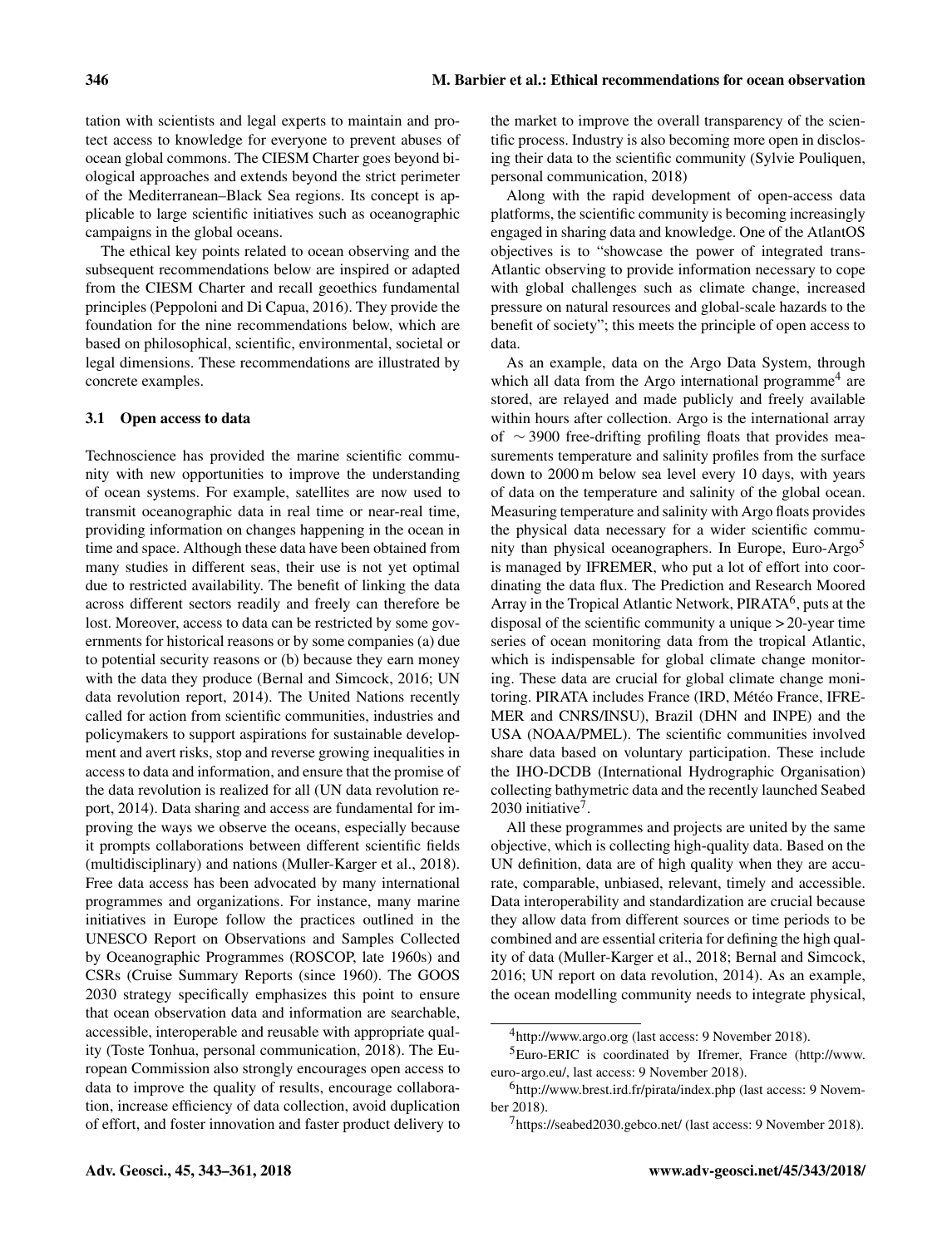bathymetric, chemical, biogeochemical and biological data to verify and build confidence in their simulations. Moreover, by combining biological and geological data, we can define habitat maps for valued species, delineate the boundaries of marine protected areas (MPAs), inform their monitoring plans and define ecosystem status.

These data, which are interoperable, standardized and of high quality, can be considered as common data that must be managed in a concerted manner. The scientific community should ensure that contributors share responsibilities through data preservation, dissemination and management, which must be clear and transparent. Data must be visible and managed through established data management facilities.

To engage in a trustful relationship, keeping track of the following is essential: data and information, metadata, other environmental variables, any persons involved (private or work-related contact) in collecting the data, the sampling dates and locations where relevant, and the state of the data in the quality control process (e.g. final data, (un)calibrated, raw, etc.). The platforms gathering data must make the data openly available and provide details on data quality assurance–quality control (QA–QC) and processing procedures, including the methods used, reference persons, third parties involved in any procedures and where the results are hosted.

Finally, this principle does not contravene principles 4 (compliance with laws) and 5 (reciprocal relations; see below). The decision taken by a country on whether or not to provide access to data obtained in their national waters needs to be respected. Data obtained in the sovereign waters of a nation require agreements with the state for the information to become public.

The main recommendations for promoting open access to data are as follows.

- Make the results of research activities visible and free, and share access to data to improve our knowledge of the oceans.
- Optimize the integration of data into a global ocean observing system using criteria of interoperability, data quality, standardization or best practices when available.
- Respect cultural and scientific diversity in data management.
- Define and harmonize vocabulary while collaborating across sectors or disciplines.

## 3.2 Effectiveness

For ocean observations to be sustained, the collection of data must be efficient. Efficient ocean observing networks provide high-quality, robust and timely products, services and data to the scientific community, society, stakeholders and policymakers.

These observations are also multi-purpose, resilient and yet can be adapted to ensure relevant improvements, innovation and growth. As an example, large areas in the Atlantic Ocean have been mapped by various industries, but as these data are not publicly available, scientists map the same areas repeatedly. This is costly. Collaboration should be encouraged to increase the efficiency of ocean observing<sup>8</sup>.

Sharing existing infrastructure and facilities for ocean observing (e.g. fixed-point observatories, research vessels, autonomous platforms such as gliders, floats, etc.) prevents duplication of effort, minimizes investments, and ultimately reduces service and maintenance costs. This also allows for the future enhancement of observing capacity through the implementation and integration of new technologies and new sensors, the optimization of existing practices (best practices), and the development of new ones. It drives innovation for the understanding of the oceanic environment and processes. To provide a solid base of information on the main in situ elements of the global ocean observing system (current ocean parameters measured) and thus help reduce duplication in sampling, the Joint WMO-IOC Technical Commission for Oceanography and Marine Meteorology (JCOMM) provides a comprehensive platform and monitoring tool on what is measured, where and how<sup>9</sup>. The JCOMM in situ Observations Programme Support Centre (JCOMMOPS) is based on the existing DBCP, OceanSITEs, SOT, GO-SHIP and Argo coordination mechanisms. The centre provides essential data and tools, as well as a centralized information and technical support facility, required for coordinating and integrating many of the existing operational ocean observing networks under JCOMM. EMODnet<sup>10</sup> follows a similar approach but for European contributions with a focus on users and data platforms.

To address the needs of society and researchers, and to deliver the expected benefits from sustained ocean monitoring, AtlantOS utilizes and builds on the capabilities of existing ocean observing platforms including infrastructure, resources, data management protocols, and knowledge transfer and exchange. Collaboration and partnership between international research institutes and the industrial and private sectors have been fostered to ensure mutual short- and long-term support and benefit.

In AtlantOS, most working groups focus on improving observation efficiency by strengthening observation networks, establishing interfaces between open, regional and coastal networks, cross-cutting technologies and observing system

<sup>8</sup>[https://www.marinetechnologynews.com/news/](https://www.marinetechnologynews.com/news/ocean-infinity-donates-seabed-561884)

[ocean-infinity-donates-seabed-561884](https://www.marinetechnologynews.com/news/ocean-infinity-donates-seabed-561884) (last access: 9 November 2018) Ocean Infinity donates data to seabed mapping project.

<sup>&</sup>lt;sup>9</sup><http://www.jcommops.org> (last access: 9 November 2018).

<sup>10</sup>EMODnet is operated by EuroGOOS [\(http://www.emodnet.](http://www.emodnet.eu/) [eu/,](http://www.emodnet.eu/) last access: 9 November 2018).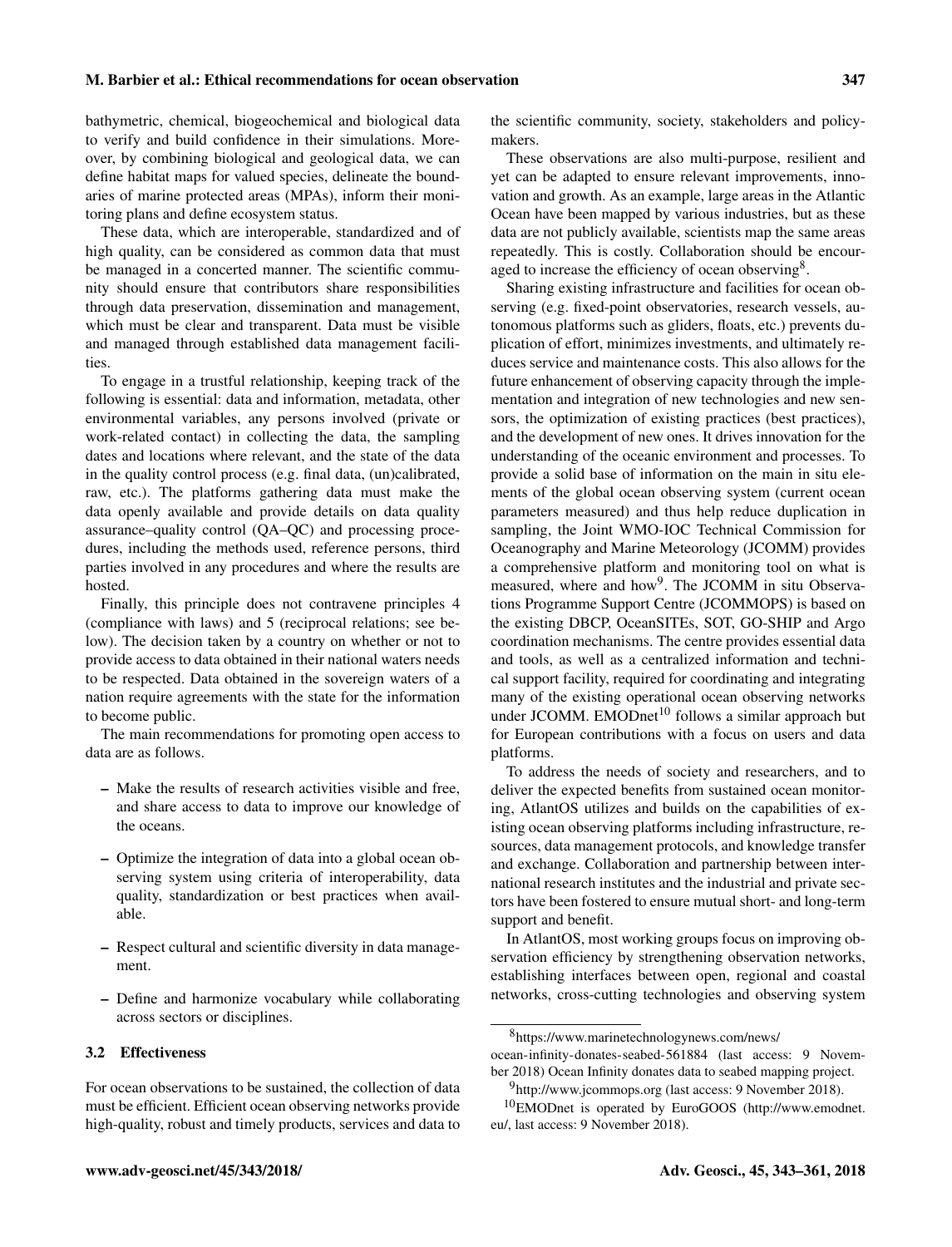practices in the most cost-effective way. They also focus on harmonizing data flow and integration so that essential ocean variables (EOVs) are measured and can provide the best information to society. These EOVs are defined within the marine scientific community to meet the requirements of stakeholders, users and customers. Management and innovation procedures are being developed to improve and integrate international observation networks and create a sustainable European and transatlantic infrastructure.

In many cases, such collaborations and sharing of observing infrastructure have already been conducted in practice: the Fixed-point Open Ocean Observatory network  $(FixO3)^{11}$ has put a large effort into integrating European open ocean fixed-point observatories and improving access to these key installations for a broader community. FixO3 was coordinated by the National Oceanography Centre (UK) with 29 partners from academia, research institutions and private partners to improve integration and harmonize the existing technological, procedural and infrastructure processes. Members of the FixO3 consortia were able to access the data service and products of the observatory infrastructure in the Atlantic Ocean in a coordinated manner and free of charge. The research project enhanced and innovated the capability for multidisciplinary in situ ocean observations, data output, and data access and sharing. Furthermore, it fostered strong links with wider communities across academia, industry, policy and the general public through outreach, knowledge exchange and training activities. PIRATA is another example of a platform offering additional measurements through the integration of supplementary sensors on the PIRATA buoys for communities beyond those that were originally intended to be served by the infrastructure (e.g., acoustic receivers to track acoustically tagged animals for global animal trackers) but also through opportunities offered for additional studies and/or monitoring during yearly dedicated cruises, thereby optimizing vessel time use. Activities also include improvement, expansion, integration and innovation in shipbased observations undertaken by existing observing networks. These include the GO-SHIP network, the Voluntary Observing Ship (VOS) scheme, the Ship of Opportunity Program (SOOP) and FerryBox networks, which use voluntary observing ships and oceanographic research vessels to obtain oceanographic data. In Germany, every ship (three at present) going to international waters for scientific purposes is obliged, on transit, to record bathymetric data for the geological community. At the EU level, Eurofleets<sup>12</sup> is a consortium of 31 partners from 20 countries supported by the EC to provide access to as well as coordinate and develop services for research vessels and equipment.

Effectiveness can also be based on the commitment of civil society. AtlantOS also collaborated with Volvo Ocean Race (VOR) teams to collect oceanographic data for research, monitoring and operational services (e. g. weather forecasts). These activities were supported by project and transatlantic cooperation partners such as the National Oceanic and Atmospheric Administration (NOAA), JCOMMOPS (UNESCO-IOC), GEOMAR and SubCtech.

The main recommendations to improve the effectiveness of the ocean observing system are as follows.

- Provide access to observation platforms and infrastructure to accommodate new measurements and integrate new sensors or devices.
- Adopt a multidisciplinary, flexible approach and adapt your platforms and measures to these new disciplines if this does not hinder major changes in the measures already carried out (e.g. biological measurements).
- Define best practices to help the ocean observing community adopt methodologies based on your expertise.
- Improve the visibility of the platforms, infrastructure and networks to the ocean observing community.
- Be open-minded to discussion and welcome new uses of the platforms.

#### 3.3 Environmental respect and nature conservation

Before legislation and regulations were implemented, the ethical criteria for millennium were centred on the interest of humans and their community. American ecologist and philosopher Aldo Leopold (1887–1948) broadened our perspectives and, for many, transformed value systems by extending the concept of ethics to land and enlarging the boundaries of the human community to include soils, waters, plants and animals (Leopold, 1949). This concept has since been broadly supported and extended (for an overview, see Morand and Lajaunie, 2018). Environmental ethics are concerned with the moral relations that shape the linkage between humans and the natural word (Miller and Kirk, 1992). And because we have entered the Anthropocene "humanity must be the steward of the planet natural resources, ecosystems, biomes" and act accordingly (Nakicenovic et al., 2016)

The legal basis for the protection and preservation of the marine environment is provided by UNCLOS in harmony with the 1972 Stockholm Agreements. Article 192 (UNC-LOS) refers to the obligation of states to protect the marine environment. The preamble states that we must be "conscious that the problems of ocean space are closely interrelated and need to be considered as a whole...", which implies a global approach within and beyond national jurisdiction. Environmental respect begins with controlling and continues up to the point of stopping pollution. Regional conventions and guidelines play an important role in environmental protection (Boyes and Elliott, 2014). For the northeast Atlantic region, the OSPAR Convention (1992) is the legal instrument to protect the marine environment; it obliges

<sup>11</sup><http://www.fixo3.eu> (last access: 9 November 2018).

<sup>12</sup><http://www.eurofleets.eu/np4/home.html> (last access: 9 November 2018).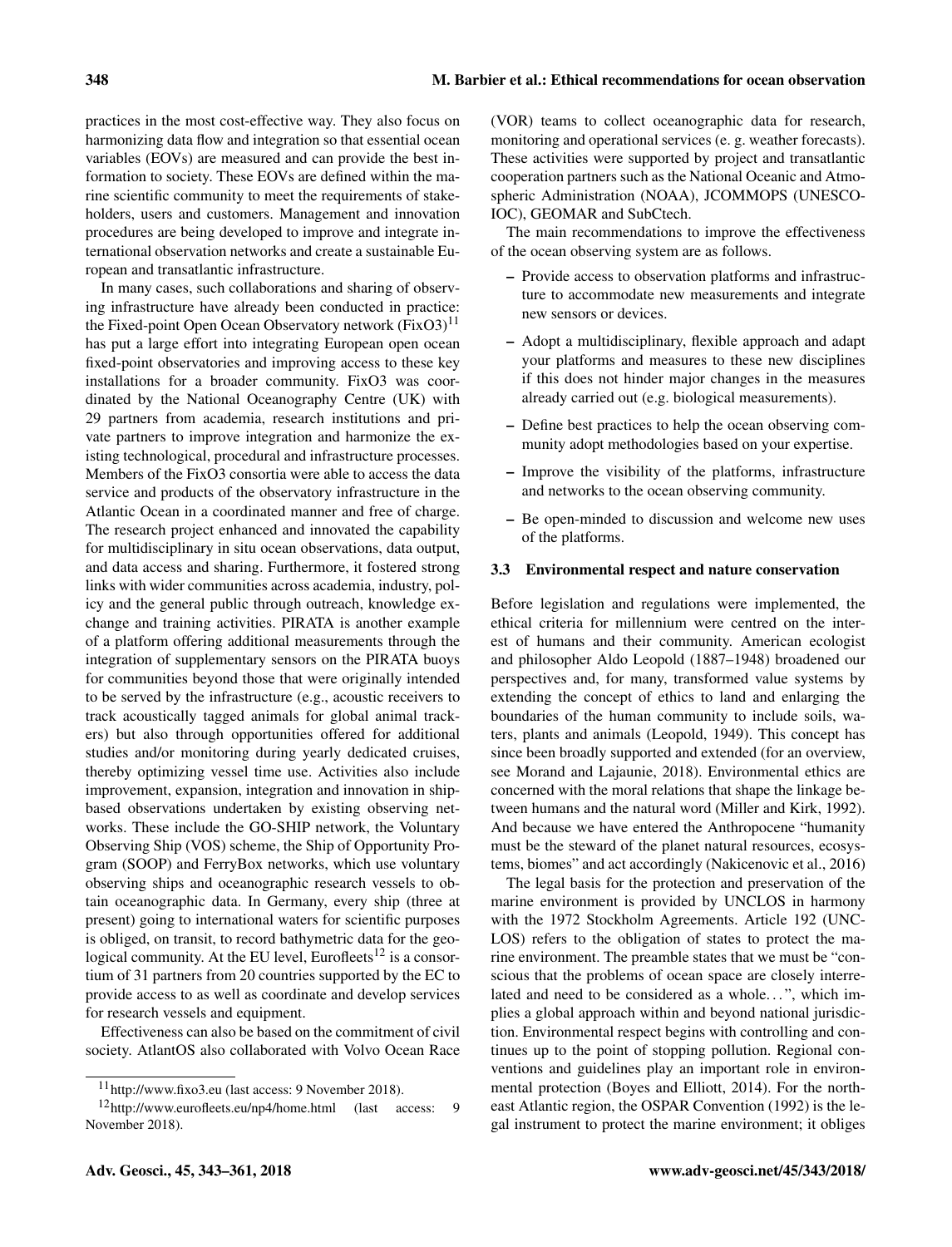all contracting parties to take all possible steps to prevent and eliminate pollution and to take the necessary measures to protect this maritime area against the adverse effects of human activities (Article 1, OSPAR Convention).

Any observation and monitoring of the marine environment may disrupt the ecosystem. Environmental respect and nature conservation are key principles that need to be embraced by the research community. Scientists involved in ocean observing should, in particular, assess the environmental impact of their research in terms of noise pollution (e.g. single-beam and multibeam sonar systems, seismic testing), the fate of devices used as they approach their end of lifetime, long oceanographic campaigns employing single-use (disposable) sensors and waste management in general. The Intergovernmental Oceanographic Commission of UNESCO  $(IOC-UNESCO)<sup>13</sup>$  plays an important role in safeguarding the oceans from the impact of ship operators and marine scientific operations. Efforts have been made in this sense with a code of conduct for marine scientific research vessels which was approved by the International Ship Operator Community in China,  $(2007)^{14}$  highlighting the responsibility of scientists collecting scientific information to minimize their environmental impact.

The equipment deployed by researchers to monitor the ocean has minimal impacts (Bernal and Simcock, 2016) on the marine ecosystem compared to, for example, commercial shipping, drilling, operating offshore oil platforms, leisure vessels and dumping space instruments. This, however, does not absolve the research community from reducing their environmental impacts and showing leadership in reducing ocean pollution. Scientists within the framework of AtlantOS have identified several recommendations for reducing pollution from research activities (Barbier et al., 2016). Examples of prevention and control measures are the following:

- i. encouraging float manufacturers to make their equipment more environmentally friendly by revisiting floats design (use of sustainable materials);
- ii. conducting research and development on new battery technology posing less risk of impacts, developing better recovery-at-sea strategies for deployed equipment, especially equipment that unintentionally breaks free of its moorings;
- iii. appropriate recycling or disposing of equipment that has reached its end of lifetime;
- iv. developing a policy for recycling equipment;
- v. collaborating with complementary networks (DBCP) to minimize the equipment deployed by maximizing the use of existing floats and/or drifters; and

vi. introducing policies and regulations for ocean acoustics governance.

Yet, the annual use of certain expendable tools is unavoidable (e.g. XBTs, artificial weights, lost mooring chains) as the benefits of the observations they support are widely believed to outweigh the impacts. The design of devices and sensors such that they can be broken down for recycling and the recovery of valuable or potentially toxic elements is a major challenge to be considered in the future.

In geophysics, the investigation of the sea floor has an impact on marine fauna, but recommendations have been made to minimize the noise impact (e.g. slowly ramp up the sonar from low to high power over 10 to 20 min to avoid potentially harmful startle and/or stress responses in animals; give mobile animals the time to leave a survey area; allow vessels or observers to check for whales and switch off sonar systems when mammals are around). Air guns are commonly used by the oil and gas exploration industry but also by researchers for mapping the structure and stratigraphy of the sea floor (sediment layers, change in sediment layers, basal  $\text{geology}$ <sup>15</sup>. The emissions may be powerful enough to kill or physically injure some animals and can change animal behaviour, distribution and habitat use (Normandeau Associates Inc., 2012; Popper and Hastings, 2009; Wardle et al., 2001). Sound source technology is evolving: now marine vibrators have been designed that meet survey needs but produce a continuous, lower volume of noise that should be not as harmful as air guns, but the technology is currently very expensive and requires training and investment (equipment, software), inhibiting its uptake. A combination of regulations and financial incentives may be required to see this technology adopted more widely.

Shipping, including research vessels, is also heavily contributing to ocean noise (e.g. McKenna et al., 2012). As new ships are constructed, they should include the most current design features and other technologies that dampen the noise they emit (Southall and Scholik-Schlomer, 2008).

The main recommendations regarding nature conservation and avoiding environmental impacts are the following.

- Ensure that sampling sites are not impacted on a large scale and/or irreparably damaged.
- Research activities must not impede the conservation of marine biodiversity.
- Ensure priority is given to non-destructive sampling techniques and, where environmental damage is unavoidable, provide the means for restoration.

<sup>13</sup><http://www.ioc-unesco.org/> (last access: 9 November 2018). <sup>14</sup>[https://www.irso.info/wp-content/uploads/International\\_RV\\_](https://www.irso.info/wp-content/uploads/International_RV_Code_final.pdf)

[Code\\_final.pdf](https://www.irso.info/wp-content/uploads/International_RV_Code_final.pdf) (last access: 9 November 2018).

<sup>15</sup>Air guns generate intense omnidirectional, low-frequency (20– 200 Hz), repetitive (every 10–15 s) sounds (Hawkins et al., 2014; Popper et al., 2014), whose reflections are recorded to generate 3-D maps to varying depths of the substrate.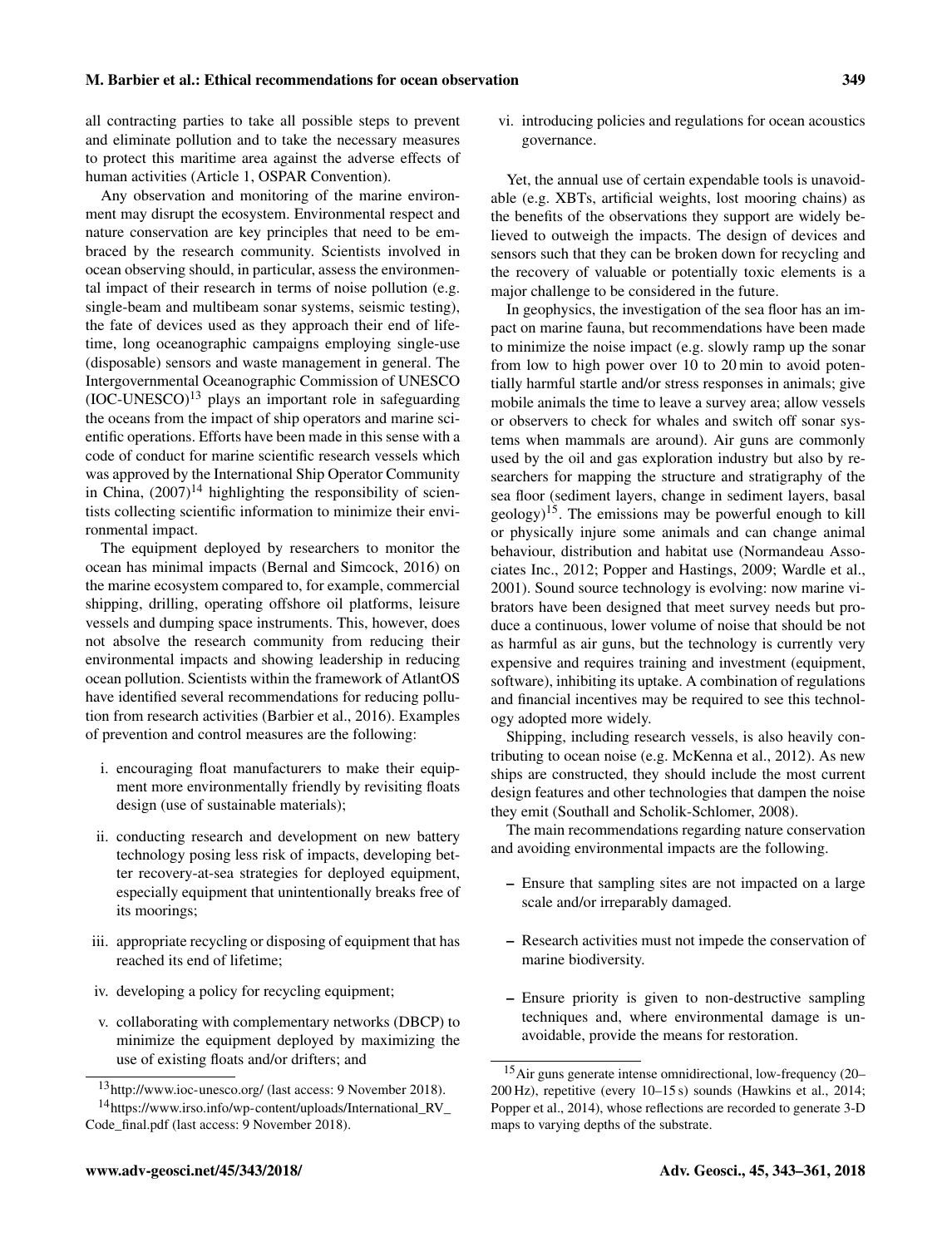– Plan science activities carefully to anticipate unintended, potentially harmful impacts and avoid them before they occur.

## 3.4 Compliance with laws

At the global level, the United Nation's Convention of the Law of the Sea (UNCLOS, 1982) provides a comprehensive structure for dealing with human activities in the oceans and the legal framework to regulate key aspects of resources in the sea and uses of the ocean. These include navigational rights, territorial sea limits, economic jurisdiction, the legal status of resources on the seabed beyond the limits of national jurisdiction, passage of ships, conservation and management of living marine resources, protection of the marine environment, marine research regimes, and binding procedures for the settlement of disputes between states<sup>16</sup>. The aim is to facilitate marine scientific research, balance the interests and rights of coastal states with those of other states in the international community, and promote, inter alia, the equitable and efficient utilization of their resources. UNCLOS defines zones of coastal jurisdiction, for which states have different rights and duties in each separate sector (UNCLOS, 1982). These are more specifically outlined below.

- The territorial sea links ipso jure to the territorial sovereignty of the coastal state from the baselines to a limit of 12 nautical miles (UNCLOS, Art. 3), which includes a right of innocent passage for ships of all states (Article 17).
- The exclusive economic zone (EEZ) is an area in which the coastal state may claim exclusive rights for the exploration and exploitation of marine resources over 200 miles from the baselines (UNCLOS, Arts. 57 and 58).
- The continental shelf comprises the submarine seabed and its subsoil beyond the limits of the territorial sea; within 200 miles from the baselines up to 350 miles, it is related ipso jure to sovereign rights on natural resources.

Marine scientific research in the exclusive economic zone and on the continental shelf may be carried out with the consent of the coastal state (UNCLOS, Article 246), specifying the nature and timing of the research (the data collected may be of different natures: biological, environmental, oceanographic, hydrographic, geophysical or geological; UNCLOS, Article 248). Within their national jurisdiction, states are required to manage the use of ocean space and resources for their own benefit, but their responsibility goes beyond this and UNCLOS commits them to contribute to the achievement of a just and equitable international economic order that takes into account the interests and needs of all humanity (Prue, 2011). In areas beyond those recognized as falling under a nation's jurisdiction (areas beyond national jurisdiction – ABJN), any resources present are viewed as belonging to the global commons because no national entity can claim sole jurisdiction under international law. To avoid conflicts and attempt to provide sound management regimes for resources in ABNJ, some international treaties have been negotiated. Examples include the International Whaling Commission<sup>17</sup>, the International Seabed Authority<sup>18</sup> and the Antarctic Treaty System<sup>19</sup>. More recently, the UN has adopted a resolution regarding marine genetic resources in the high seas through an international legally binding instrument under UNCLOS dealing with the conservation and sustainable use of marine biological diversity in areas beyond national jurisdiction<sup>20</sup>. This lays out the obligations of the signatories and will change the use of marine biological resources in the future in the open sea. In coming years, scientific evidence will be essential for this instrument (MPAs, environmental impact assessment, genetic resources and knowledge transfer, etc.)

The Convention on Biological Diversity is dedicated to the conservation of biological diversity, the sustainable use of its components, and the fair and equitable sharing of benefits arising from the use of genetic resources. The Nagoya Protocol on Access to Genetic Resources and the Fair and Equitable Sharing of Benefits Arising from their Utilization (ABS) to the Convention on Biological Diversity (CBD) is a supplementary agreement to the CBD. It provides a transparent legal framework for the effective implementation of one of the three objectives of the CBD: the fair and equitable sharing of benefits arising from the utilization of genetic resources. The Cartagena Protocol on Biosafety to the CBD is also an international agreement which aims to ensure the safe handling, transport and use of living modified organisms resulting from modern biotechnology that may have adverse effects on biological diversity, also taking into account risks to human health. Compliance with these protocols while working on biological resources is fundamental.

With regard to the protection of the marine environment, many international obligations emanating from the United Nations and other bodies exist, sometimes overlapping regional conventions and policies as well as EU legislation. Regional conventions have been designed to protect the marine environment from human activities in specific regional seas: the Black Sea (Bucharest Convention, 1992), the Mediterranean Sea (Barcelona Convention, 1995), the Baltic Sea (Helsinki Convention, 1992), the Atlantic (OSPAR Convention, 1992), the South Pacific (Nouméa Convention, 1986),

<sup>16</sup>[http://www.un.org/depts/los/convention\\_agreements/](http://www.un.org/depts/los/convention_agreements/convention_historical_perspective.htm#Historical Perspective) [convention\\_historical\\_perspective.htm#HistoricalPerspective](http://www.un.org/depts/los/convention_agreements/convention_historical_perspective.htm#Historical Perspective) (last access: 13 November 2018).

<sup>17</sup><https://iwc.int/home> (last access: 9 November 2018).

<sup>18</sup><https://www.isa.org.jm/> (last access: 9 November 2018).

<sup>19</sup>[https://www.ats.aq/index\\_e.htm](https://www.ats.aq/index_e.htm) (last access: 9 November 2018).

<sup>20</sup>UN resolution 69/292 of 19 June 2015.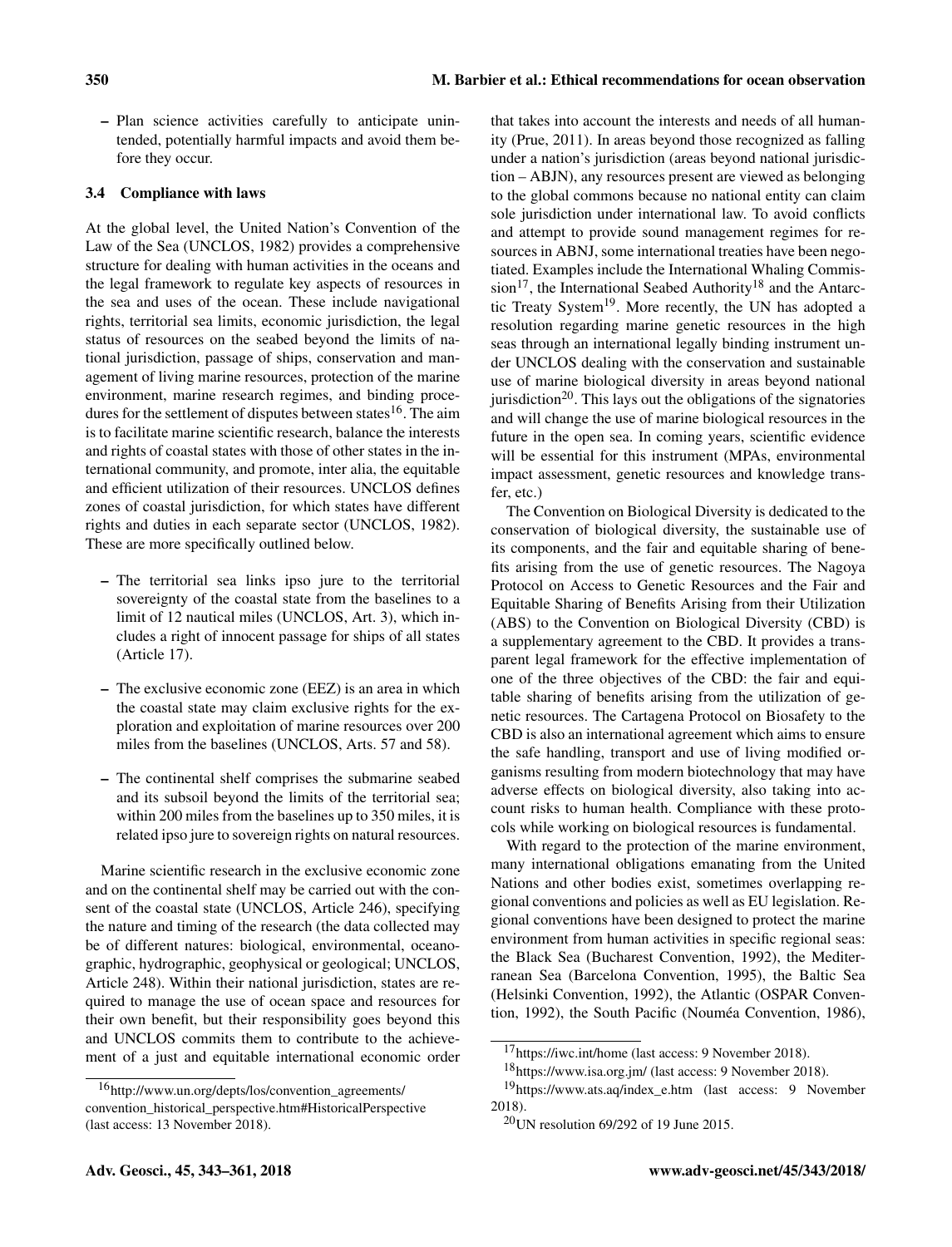the East Sea (Kuwait Regional Convention, 2012) and the Red Sea (Jeddah Convention, 1982), with extensions to a wider geographical area (the London Convention, 1972 and the Bonn Convention, 1979). Moreover, in the last 50 years, the EU has adopted more than 200 directives, regulations, and many other forms of legislation and amendments that have direct repercussions for marine environmental policy and management, resulting in a patchwork of EU legislation and leading to a piecemeal approach to marine protection that tends to evolve in more simplified ways (Boyes and Elliott, 2014).

For ocean scientists, it is thus important to clearly identify obligations, regulations and laws governing access to and utilization of ocean resources including for study purposes under national jurisdiction and any other agreements, treaties or conventions at the international, regional and national levels. This might be a growing issue in coming years, especially regarding access to both biological resources and calls for open access to biological data. To prepare for this, national legislation and national contacts must be clearly identified, and principle 5 (reciprocal relationships; see below) must apply. Academic and research organizations or universities in the future will need to strongly support and help scientists with legal and ethical expertise to facilitate their research.

The main recommendations concerning compliance with laws are the following.

- Ask your institutions or organizations for help in clearly identifying the regulations that may apply to your research activities (environment, Nagoya Protocol, guidelines, etc.).
- Make sure you comply with these regulations, especially domestic laws.
- Adopt a transparent attitude during negotiations related to access to and use of biological resources.
- Keep track of your activities when you access biological resources in the sovereign waters of a country.
- Honour the spirit of the CBD, the Nagoya Protocol, and other relevant international and global agreements.

#### 3.5 Reciprocal relation and cultural respect

A reciprocal relationship is one in which each party bears a responsibility for the welfare and/or well-being of the other. The stability of the relationship comes from the extent to which those responsibilities are balanced. In some sense, each person earns rights because of responsibilities to the other. Sustainable scientific exchange requires mutual respect for human diversity and different cultures, which is a fundamental right highlighted in the Charter of Fundamental Rights of the European Union and the European Code of Conduct for Research Integrity. The Singapore statement on

research integrity (Resnik and Shamoo, 2011) defines common standards while acknowledging the differences among nations (political, cultural, social and political) to promote ethical conduct among scientists. It includes four principles (honesty, accountability, professionalism and stewardship) and 14 responsibilities for the ethical conduct of research. These core values are recalled by the Montreal statement on research integrity in cross-boundary research collaborations (2013). This statement provides recommendations for individual and institutional partners when collaborating at the international level. It highlights global core values such as integrity and trust but also, more specifically, ethical values while managing a collaboration such as agreements, communication, transparency and monitoring. The CIESM Charter for Access and Benefit Sharing arising from the use of marine genetic resources also addresses data integrity, data sharing, record keeping, authorship and complying with regulations (Barbier and Briand, 2014)

In 2013 the European Union, the US and Canada recognized "the importance of the Atlantic Ocean to our citizens, prosperity, human health and well-being, adaptation to climate and other environmental change, and security $"^{21}$ . They signed the Galway statement on Atlantic Ocean cooperation and in 2017 the EU, Brazil and South Africa signed an accord that states the following: "Oceans play a key role in developing national and regional economies, achieving the Sustainable Development Goals, and addressing climate change"<sup>22</sup>. In the context of developing a strategy for sustainable Atlantic observing systems, other countries overlooking the Atlantic Ocean will be invited in the future to collaborate. For future development, the role and responsibilities of each party must be clearly established based on a mutual understanding with resolutions provided when conflicts occur. Of course, the responsibilities for the outcomes of research are also essential in international cooperations such as agreement regarding data, intellectual property and research records or publication, authorship, and acknowledgement.

To engage in a trustful relationship, keeping track of data and information and being transparent also facilitates the flow of communication: the scientific objectives and the proposed research (scientific prospection or commercial exploitation) should always be well defined and communicated to collaborators. Sometimes, in inter-sectorial, multidisciplinary research, the common definition and harmonization of terms might be useful. The role of each partner needs to be clearly defined and understood. Written agreements can set out the terms and conditions for transparent procedures and cooperation (CIESM Charter; Barbier and Briand, 2014).

<sup>21</sup>Galway statement on Atlantic Ocean cooperation, 2013 [\(https://ec.europa.eu/research/iscp/pdf/galway\\_statement\\_atlantic\\_](https://ec.europa.eu/research/iscp/pdf/galway_statement_atlantic_ocean_cooperation.pdf) [ocean\\_cooperation.pdf,](https://ec.europa.eu/research/iscp/pdf/galway_statement_atlantic_ocean_cooperation.pdf) last access: 9 November 2018).

<sup>&</sup>lt;sup>22</sup>Belém statement on Atlantic research and innovation cooperation, 2017 [\(http://ec.europa.eu/research/iscp/pdf/belem\\_statement\\_](http://ec.europa.eu/research/iscp/pdf/belem_statement_2017_en.pdf) [2017\\_en.pdf,](http://ec.europa.eu/research/iscp/pdf/belem_statement_2017_en.pdf) last access: 9 November 2018).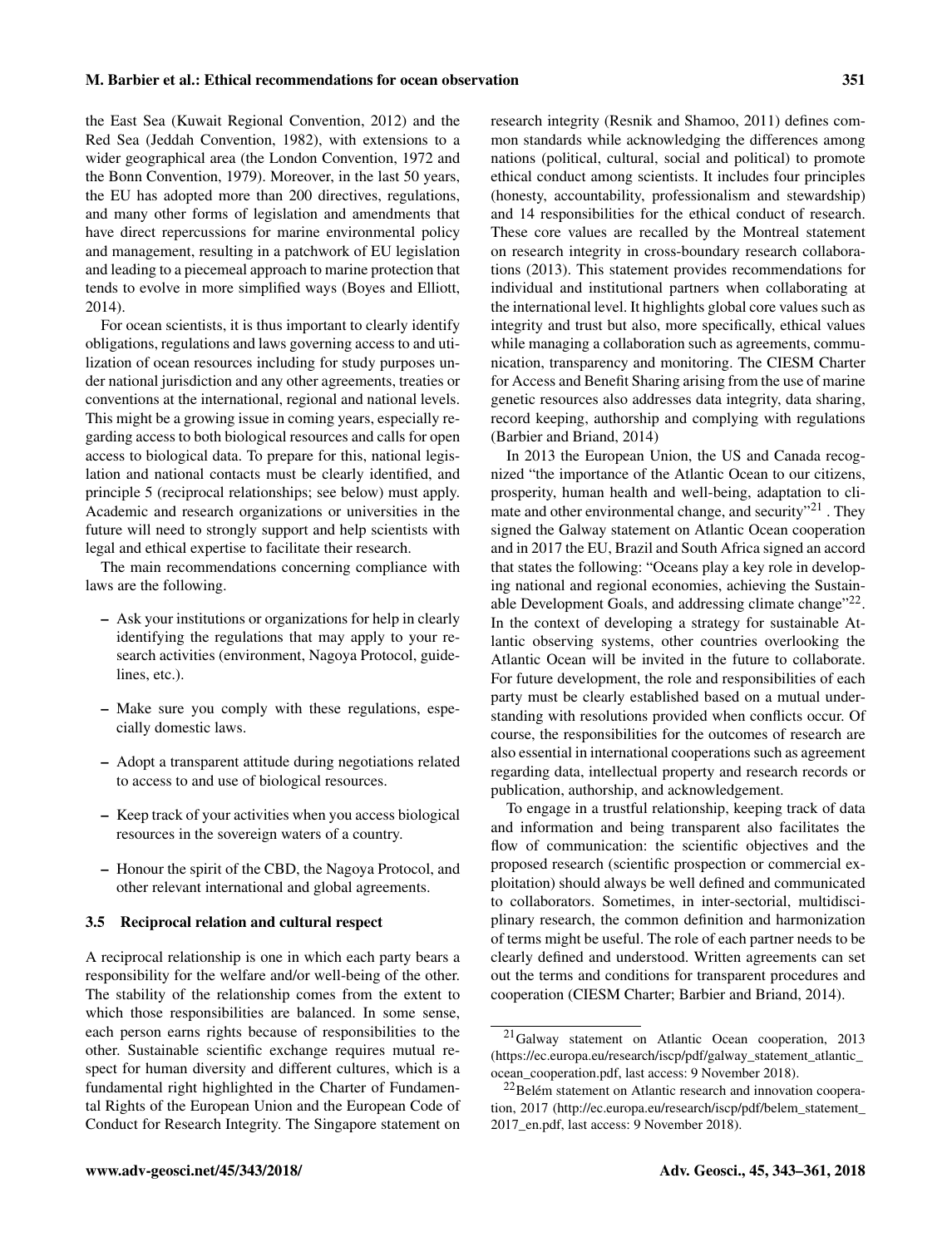The main recommendations for building trust in international collaborations are the following.

- Adopt the Montreal Declaration and the Singapore Declaration on research integrity, including honesty, accountability, professionalism and stewardship.
- Be transparent at all times and communicate about your activities and the partners and/or third parties involved in a project, whatever their origin (private or public), for commercial, applied or fundamental research.
- Communicate the objective of the project, whether commercial or for scientific research, and be flexible.
- Clearly identify the benefits for each party.
- Clearly define the role of each partner, and use written consent if necessary.
- Be respectful and open-minded.

## 3.6 Equality and fairness

Major disparities exist around the world, which has repercussions on marine research. Some parts of the world do not have the infrastructure for an adequate collection of information about their local marine environment and are disadvantaged (Nakicenovic et al., 2016; UN report on data, 2014; Bernal and Simcock, 2016). The ocean observation research communities, specifically in developed states with significant funding for their research and infrastructure, need to be aware of the issues encountered by low-income communities with less infrastructure and lower budgets, who have limited possibilities for participation in decision-making processes (Wyss and Peppoloni, 2016). Sharing expertise and infrastructure would be an asset in capacity building as recalled during the high-level conference at UNESCO entitled "From COP21 towards the United Nations Decade of Ocean Science for Sustainable Development (2021–2030)", 10–11 September  $2018^{23}$ . As oceans and seas are interconnected, local information is an integral part of a global understanding of ecosystem functioning. Equality is an essential component of planetary stewardship, and equality and sustainability are linked (Steffen and Stafford Smith, 2013; Wilkinson and Pickett, 2010). Scientists have an ethical responsibility to share infrastructure, resources and data.

In the context of developing a strategy for sustainable Atlantic observing systems, the issue of mutual respect for diversity and cultures is a key ethical issue, as more Atlantic coastal countries will be invited to join this expanding network, as called for in the Belém statement.

The term invited is important: sustaining collaborations has been unsuccessful or problematic in the past when developed states have decided on what would be done, where and how. The participation of and consultation with local scientists when research activities are carried out in their local environment is of course a key principle, but their consultation should be done prior to designing any new projects. The involvement of local scientific communities must be done in a mutual relationship to identify, discuss and negotiate the best way to share data, non-monetary benefits and the exchange of mutual benefits, specifically when exploring marine biological resources (CIESM Charter; Barbier and Briand, 2014). A good example is the PIRATA network based on collaborations among France, Brazil and the USA. These very different cultures have established a long-lasting, mutually beneficial partnership that has also helped the global community since the mid-1990s. PIRATA has established itself as the reference network of oceanic and atmospheric observations in the tropical Atlantic Ocean, supporting dedicated climate research and operational climate and ocean prediction.

An ideal approach would involve not only scientists, but also all stakeholders involved such as governments, civil society, NGOs and economic actors. The concept of co-design could be applied. The co-design approach has been developed from participatory design techniques in Scandinavia in the 1970s into creative practice. Co-design is a term referring to participatory co-creation and open design processes and includes a wide range of people to make a creative contribution in the formulation and solution of a problem. This concept could be applied to research when the co-designers come from low-income countries and/or developing states with their culture, means of reflection, ideas and traditional knowledge of their coasts. To deepen this principle, traditional knowledge should be incorporated in the overall understanding of the ocean. Traditional knowledge is carried by ocean end users such as fishermen, harvesters, divers and sailors. They have a deep knowledge of the local environment and can help in identifying emerging issues. It is up to the scientific community to validate this traditional knowledge (Bernal and Simcock, 2016).

Viewed more broadly, our science community, which is funded by public resources, could be viewed as having an ethical obligation to involve in research and monitoring the different users of the maritime space, such as governments, civil society, NGOs and economic actors. This would improve study designs and execution by incorporating historic, local and/or traditional knowledge from different knowledge systems and make new resources available, directly inform users about the research to be conducted along their coast, and perhaps stimulate their interest to participate (State of the Marine Environment: Trends and Processes, UNEP-GPA, 2006) because "preserving the diversity of ways of understanding the natural world and of co-inhabiting with is an essential aspect of the stewardship of both local places and the entire Earth" (Rozzi et al., 2015). This participatory approach requires the establishment of mutual engagement and respectful, open-minded interaction with the locals (Wyss and Peppoloni, 2016; Rozzi et al., 2015). For example, har-

<sup>23</sup><https://en.unesco.org/ocean-climate-conference> (last access: 9 November 2018).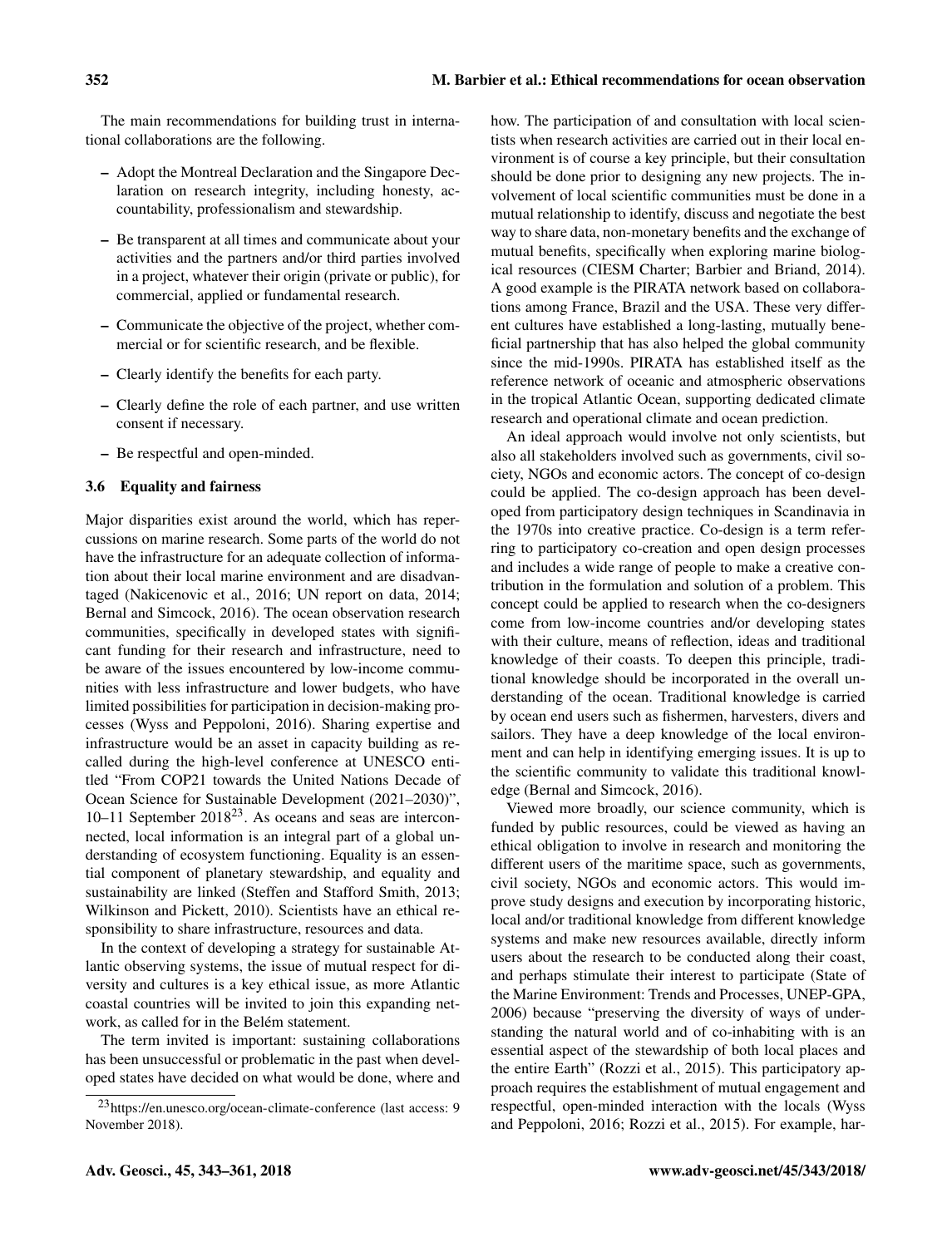vesters could also deploy or recover instruments or record data, improving the precision and accuracy of planned scientific studies. It is difficult to defend the ethics of not taking available steps to improve our science. In truth, such engagement has long been implemented in some countries, although the motivation has tended to be a lack of budget to conduct research. Actions have included replacing cruises on research ships with accompanying crews on military or harvester vessels.

The main recommendations for building trust in international collaborations are the following.

- Be transparent at all times and communicate about your research activities.
- Accept the differences between ocean observing communities; respect local culture and resources.
- Be respectful and open-minded with the locals.
- Engage in discussions with those who hold traditional knowledge or who use the ocean daily.

#### 3.7 A governance adapted to socio-ecological systems

With the Anthropocene, we have also entered a new era of global governance, which has brought an end to top-down policymaking in goal-setting processes. This is illustrated by the international institutional governance that is joining forces to achieve a global goal: the SDG process and the Paris Agreement. For governing global commons in the Anthropocene, three new principles have been proposed by Nakicenovic.

- 1. The inclusivity principle states that our resources are not external to human activity; they are internal to development at all scales and must be treated in an inclusive manner.
- 2. The university principle requires a paradigm shift in the vision of the human world towards global management.
- 3. The principle of resilience aims to safeguard the stability of the Earth.

The resilience of socio-ecological systems has recently been proposed by Biggs et al. (2012) and summarized by Nakicenovic et al. (2016).

A complex adaptive thinking system is embedded within the proposed principles, which involves management approaches that accept unpredictability, uncertainty and range of motion rather than rigid control. Continuous learning with broad participation enhances legitimacy and expands the depth and diversity of knowledge. The governance system might change in the future. Rozzi predicts that "Anthropocene governance will involve more diverse stakeholders than the type of governance we have been used to. This is tied to education, knowledge and empowerment. Science is alike to become more active and leave its ivory tower to engage more intensely with other stakeholders". Science is a strong voice of the environment in terms of governance. At the UNESCO High-Level Conference on the Ocean Decade (2018), the importance of an interface between policy and science was reiterated through consultations and discussions between the two parties, particularly on climate change. The role of the oceans in the resilience and stability of the Earth system must be acknowledged. Common indicators could be developed to integrate the oceans into policy priorities: economic, social and environmental indicators (N. Hilmi, personal communication, 2018).

Governance includes the responsibility to manage and protect the global commons, and the stability and resilience of the Earth system depend on it. The "global commons" refers to resources that belong to the international community as a whole and are not uniquely subject to the national jurisdiction of a particular state. Fortunately, the fact that this stability and resilience is dependent upon both the global commons and the resources within national jurisdiction has been recognized under both national and international laws (Nakicenovic et al., 2016).

Ocean observing platforms are operating globally, providing extensive physical, chemical and biological data which tremendously improve our understanding of how the marine environment works and how the ocean is presently changing. With the rapid development of open-access data platforms, the scientific community is becoming increasingly engaged in sharing data and in knowledge transfer. These data are perhaps the most valuable common resource that ocean scientists produce and need to be managed in a coordinated and ethical way. The scientific community should ensure that its contributors share responsibilities for data preservation, delivery and management based on recommendations. The adoption of the data FAIR (findable, accessible, interoperable and reusable; Wilkinson et al., 2016) principles goes a long way to meeting this requirement. Any information related to the research activities handled by one party should be shared with the other parties unless an international organization is gathering data, which avoids national political influence on data infrastructure, such as JCOMMOPS, IHO, OBIS, EMODnet or ARGO.

Of course, governance calls for clear, transparent and traceable procedures regarding the use of natural resources and knowledge, which should be described in any agreement to avoid conflicts of interest (Barbier, 2016) because accurate and reliable information on the state of a resource for all users is critical (Nakicenovic et al., 2016). In collaborative research, responsible research and innovation principles require that conflicts not be used to generate unfair advantages or benefits for one or several parties over the others. As noted by Barbier (2016), "conflicts occur when people perceive that, because of disagreement, there is a threat to their needs, resources, interests or concerns. Participants in conflicts tend to respond on the basis of their perceptions of the situation,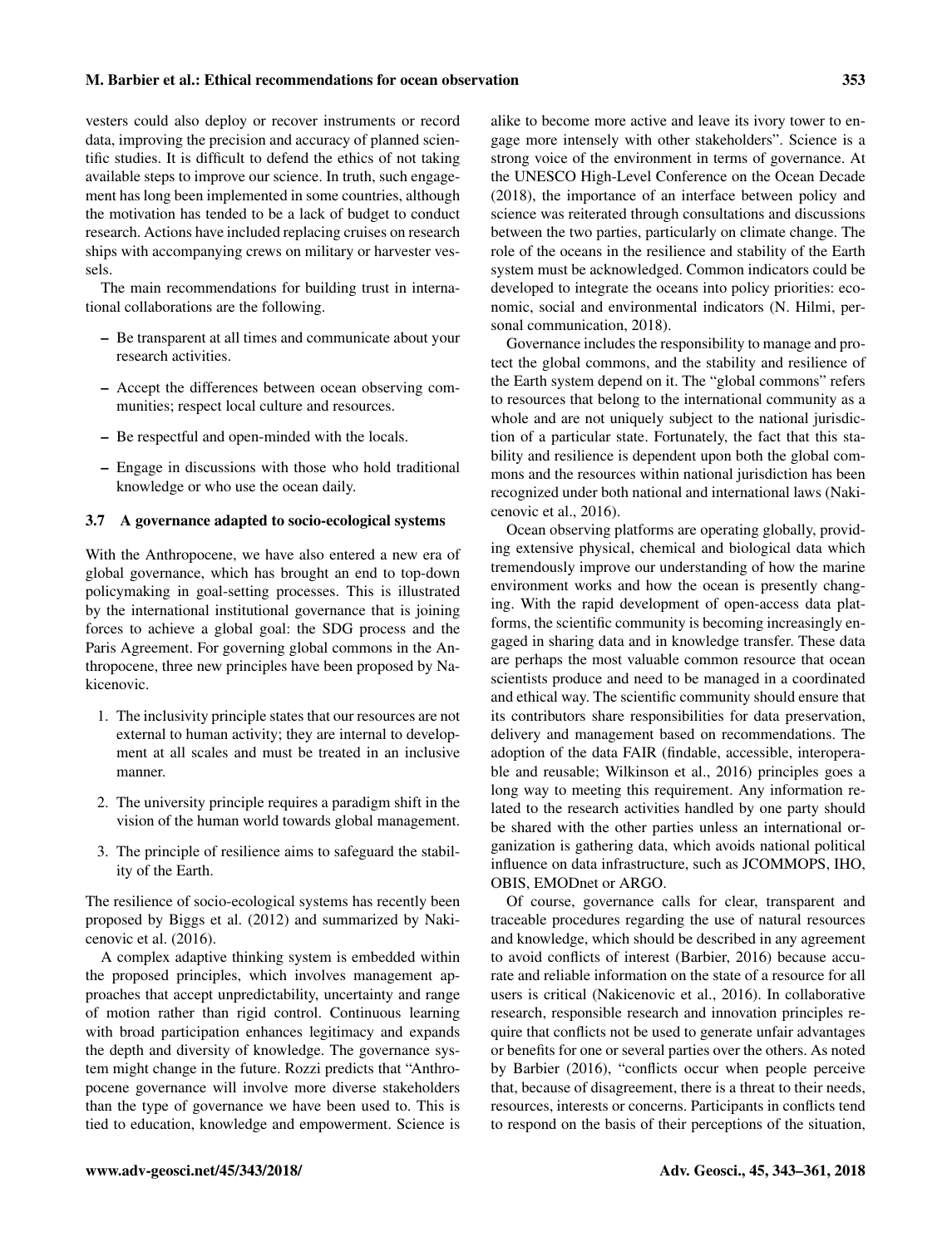rather than an objective review of it. People filter their perceptions (and reactions) through their values, culture, beliefs, information, experience, gender and other variables. Conflict responses are both filled with ideas and feelings that can be very strong and powerful guides to our sense of possible solutions. It is important to anticipate conflicts and regarding access to resources, traceability and transparency in conducting research are important factors".

For ocean science research, the data produced and their potential for misuse or to provide an unfair advantage is a potential ethical friction point, which may need to be addressed in some studies.

In the interest of both traceability and transparency, scientists and the national authorities with jurisdiction over where the work is being conducted must all develop and agree to a common understanding of the polices and terms that regulate access to data repositories or biorepositories. When third parties (such as private industry) beyond the science team and national hosts are involved in a project, it is imperative that the project leads clearly communicate to participants and stakeholders who the third parties are, describe what their role is in the proposed research and inform participants about any changes in a timely manner. Traceability and transparency for the data and study processes can help defuse the potential for undesirable conflicts.

Capacity building is also an important issue in governance and scientific responsibility also rests on the training of young people. Initiatives such as the Partnership for Observation of the World's Oceans and POGO programmes (Partnership for Observation of the Global Oceans<sup>24</sup>) are important in that they implement training programmes for young people, offer places on joint cruises to strengthen collaboration and allow trainees at all stages of their careers to learn new methods. The training of youth is important as they will be the future generation of researchers who will pursue a global effort that will be more advanced on larger scales than scientists have undertaken in the past. Within the AtlantOS Horizon 2020 Ocean Science Project, a platform for early-career scientists (ECSs) has been created to promote the exchange of ideas and experiences and to discuss the development of potential future initiatives. Within the platform, issues and scientific topics can be discussed with peers at a very similar career stage. It is valuable to include ideas that are shaped through intergenerational cooperation; it improves internal and potentially boosts external communication. As a result, within AtlantOS there is (1) a representative ECS in the steering committee for the project and (2) a representative ECS on the gender diversity board. Such linkages should be promoted and encouraged. These ECSs will also bring a fresh perspective on existing ethical issues and provide guidance to all on new and unanticipated ethical issues that may arise in the future.

Civil society engagement has the potential to inform and sensitize society through education and direct participation in an action. Contributions from citizens can range from collecting data and information to data analysis and can be based on incidental observations as well as on standardized surveys and monitoring protocols. With the technological advances in automated systems, marine measurement equipment and digital capabilities (smartphone apps, drones, etc.) are continuously improving, offering new ways to conduct data collection and analysis in "citizen science" projects (EMB Policy brief, 2017). Integrating their participation might be relevant for some research observations and should be seriously considered. It is up to the scientific community to validate these data.

The main recommendations for the adoption of a new mode of governance are as follows.

- Strengthen clear, transparent and traceable procedures.
- Adopt the FAIR concept for data (findable, accessible, interoperable and reusable) and share responsibility for data preservation, delivery and management.
- Accept unpredictability, uncertainty and range of motion rather than applying rigid control.
- Adopt principles of responsible research and innovation.
- Develop training activities, which must be adapted to the trainees' level of knowledge.
- Support capacity building to integrate local knowledge about the ocean into a global understanding of our oceans.
- Integrate early-career scientists into governance processes.
- Consider civil society as a potential actor in the ocean observing system, and build a bridge with scientists if necessary.
- Integrate social scientists into the design of a project to develop a survey on traditional knowledge in the local environment.

#### 3.8 Animal ethics in ocean observation

Working with animals brings a suite of ethical problems particular to biology (as opposed to physical or chemical oceanography). Marine animals are a focus of research and monitoring for a variety of reasons. Most marine species are viewed as a resource, and the economic and social wellbeing of many coastal communities depends on the health of marine animal populations for fisheries, tourism and other reasons (NOAA, 2018). This imposes a moral obligation on managers and the scientists who provide them with evidence

<sup>24</sup>POGO: <http://www.ocean-partners.org/> (last access: 9 November 2018).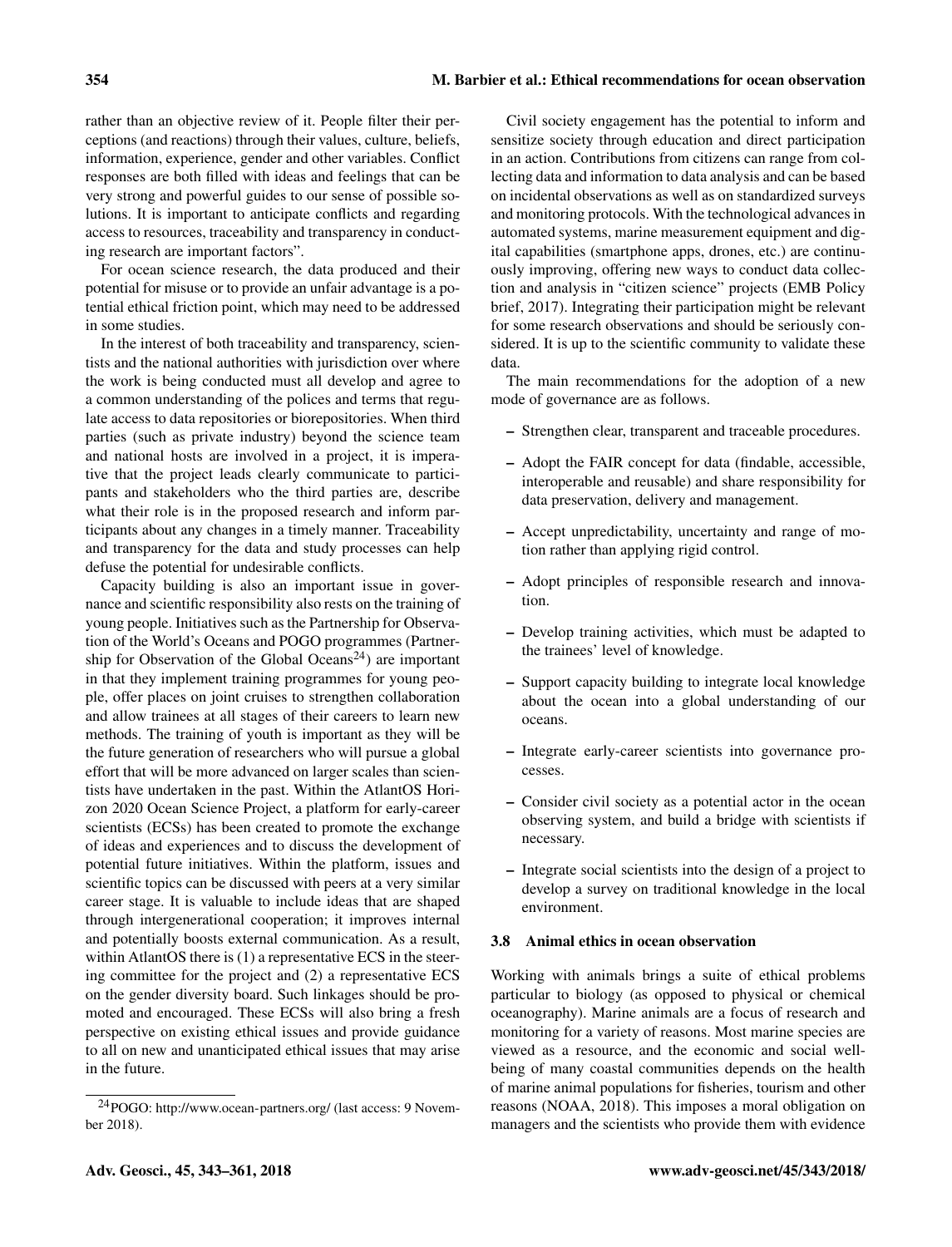to provide and use research knowledge to manage these resources sustainably for the good of the human communities who depend on them. The development of sophisticated satellite-linked environmental sensors has enabled scientists to piggyback on the movements of certain free-ranging, typically large marine animals (mostly pinnipeds; Hussey et al., 2015). These animals sample ocean areas that are inaccessible or unaffordable to sample with our current technologies (e.g. under ice sheets in polar areas) and provide data that can be of great benefit for humans (e.g. enabling more accurate climate and weather forecasting and a better understanding of ocean circulation; Roquet et al., 2014).

However, the use of animals for research has generated a widespread, passionate and evolving debate surrounding animal sentience, their rights and the responsibilities of humans towards animals (e.g. Rollins, 2002). There is broad acceptance internationally that animal research needs to be conducted humanely.

The Ocean Tracking Network (OTN) is a major global animal research network charged with using electronic telemetry to document the movement and survival of marine and freshwater animals. OTN maintains major research infrastructure in both the North and South Atlantic Ocean. The information generated by OTN researchers serves a variety of conservation and management purposes for aquatic species (Hussey et al., 2015).

Ethical issues facing OTN researchers include obligations to the animals and obligations to the broad group of stakeholders interested in the results from OTN studies and access to OTN data.

With regards to obligations to animals, these address animal welfare considerations when the animals are used in research. Given that OTN researchers and their research projects originate in different countries, studies typically follow animal welfare guidelines and requirements in the country that originates (funds) a tagging study. This usually involves submission of an animal ethics protocol to the investigator's host institution, whereby it is reviewed by an animal care committee composed of experienced researchers, veterinarians and trained technical staff. These committees work according to national animal care standards (for example, in Canada this is the Canada Council for Animal Care) and review the proposed work for the levels of distress that could be caused to the animals by their capture, handling and tagging (including the stress of the capture methods, the burden that the size and/or weight tag will impose on the animal, use of proper anaesthetic and aseptic surgical procedures, oxygenation–aeration provided to the animals, the training and speed of surgeons, availability of proper recovery facilities, and release of the animals back to the wild at a time and place that minimizes predation risk). The possibility of using substitutes for the animals in the research is also reviewed (e.g. tissue culture, model simulations; not an option when the objective is documenting the movements and survival of free-ranging animals), as is whether the investigators are using the minimum number of animals needed to conduct a valid study. Should the investigators fail to address these issues to the satisfaction of the animal care committees, they will be refused animal care certificates and/or scientific permits to conduct their work, and funding agencies will not support the research.

With regards to making knowledge and data from tracking studies available, tracking scientists regularly present their results through peer-reviewed publications, scientific reports and presentations. There is also growing recognition that the data from publicly funded research should be made publicly available. While the science community is moving toward accepting this (Nguyen et al., 2017), the mechanics and cyberinfrastructure necessary to deliver the capability is still in development. However, debate continues on how fast the data should become available. Most telemetry organizations have adopted policies that implement a time delay (1–2 years) before data can be made public (unless the originators of the data agree to earlier public release). This is to, among other concerns, protect the rights of students to finish their research projects. In addition, there are ethical issues associated with the potential for misuse of the public data, such as the provision of the real-time locations of highly valued and possibly endangered species to poachers (see Cooke et al., 2017).

The main recommendations for respect for animals in ocean observing systems are as follows.

- Ensure the animal's good health: identify the levels of distress that could be caused to animals by their capture, handling and labelling, and provide means to mitigate these problems; use appropriate anaesthesia and aseptic surgery procedures, oxygenate–air the animals, ensure that surgeons are trained and perform their tasks quickly, use appropriate recovery facilities, and return the animals to the wild at a time and place that minimize the risk of predation.
- Make sure there is no other choice to do your research.
- Identify the competent authority in the country where the research activities are carried out and provide all relevant information regarding the handling of animals in the context of the project.
- Ensure that the dissemination of data does not affect the survival of animals, in particular highly endangered species.
- Do not misuse the data.

#### 3.9 Transfer of knowledge

The Cape Town statement calls for the promotion of geoeducation and outreach for all (Di Capua et al., 2017). This principle can be interpreted in different ways: (a) promoting communication towards society which comprises all outreach activities, such as the Ocean Literacy programme in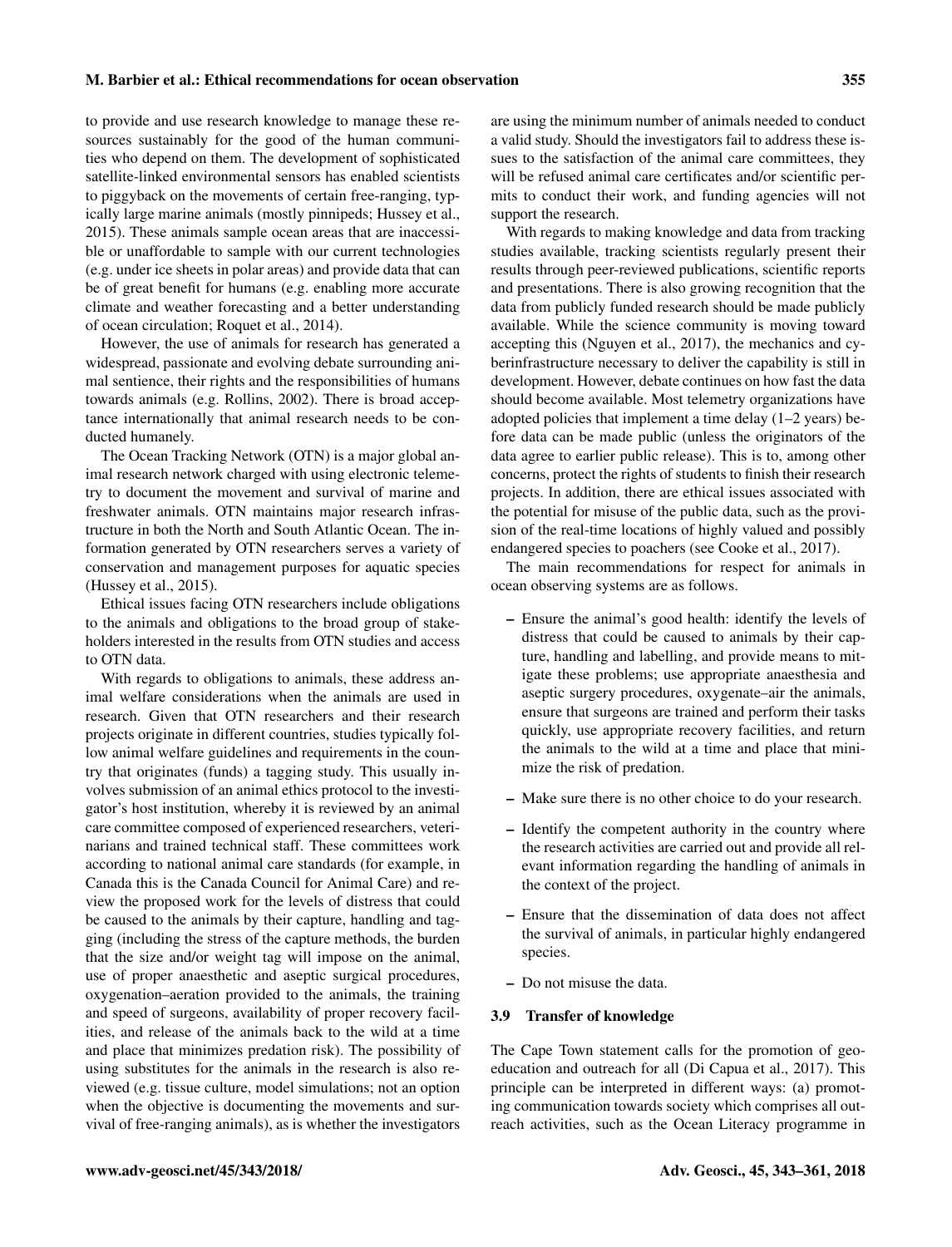France (Sorbonne University) or "Friday's research club" (GEOMAR) and Kiel research workshops (Kiel University) in Germany, which present many activities for kids around the oceans; (b) promoting communication towards policymakers to provide them with information and means on the state of the marine environment and our fears; (c) promoting the education of the future generation of marine scientists; (d) promoting training activities which can be delivered to senior or young scientists, from high-income or low-income countries, about specific topics in science or about the ethical dimension of the marine sciences; and, finally, (e) promoting civil society engagement through citizen science.

Scientists inherit a societal responsibility to objectively present and represent their data. Previous existing gaps in the ability to communicate research results to the general public are no longer present today. Each scientific project sponsor requires a communication strategy and a knowledge transfer plan to the public at large. But gaps persist in the ability to integrate the results of scientific research into policymaking. Hansson (2002) defines the difference between data, information and knowledge: "Data differs from information in the extent that it doesn't need a form that lends itself to assimilation. If, instead of a book, I read the tens of thousands of questionnaires on which this book is based, I would be looking at data instead of information. In short, data must be processable in order to be considered as information and assimilated in order to become knowledge." In ocean observation, data are elements coming from sensors and observation, and they are relative to the measured level of any variables. Information consists of data organized in a given structure and which, placed in a context, are endowed with meaning. Knowledge goes further: it makes predictions to establish causal links or make decisions (Bohn, 1994). Earth stewardship requires that scientists engage not only in the production of this knowledge, but also in meeting societal requirements for education and governance (Rozzi et al., 2015).

Interaction with policymakers is evolving and will become commonplace as the Anthropocene era is based on scientific evidence. Science and policy interface is essential at the national level but also at the regional and global level (Bernal and Simcock, 2016). But the clear identification of roles and responsibilities is necessary in the decision-making process, especially in risk prediction: cooperativeness between institutions must be strengthened to avoid biased, contradictory or confusing information (Wyss and Peppolonini, 2016).

In this sense, AtlantOS has actively worked and proposed many collaborations to address our oceans in an integrated, transdisciplinary, cross-sectoral and responsible manner: the most recent action is participation in drafting the policy brief recently edited by Blue Action<sup>25</sup> on the slowing Gulf Stream and potential impacts (Olsen et al., 2018). Blue Action (Arctic Impact on Weather and Climate) is a research and inno-

vation action which aims to improve our ability to describe, model and predict Arctic climate change and its impact on Northern Hemisphere climate, weather and their extremes, and to deliver valuated climate services of societal benefit. The policy brief on the Gulf Stream will be discussed during a science policy event at the European Parliament. AtlantOS has been also actively involved in strategic and political debates and social science activities such as the UN Ocean Conference on Sustainable Development Goal 14, the UN COP 23 meeting, the Vision 2030 for ocean observing in Europe meeting, and the initiation of the BluePrint group for ocean observation implementation and vision.

Ethical behaviour in science should be encouraged and its teaching should become a common requirement at all stages of education process. Ethical behaviour is essential and even natural for scientists in carefully measuring, using appropriate standards, repeating the measurement, assessing uncertainty, and reporting data and uncertainty so that others can examine them (Bobrowsky et al., 2017). This is because the practice of science involves uncertainty. As noted by Bobrowsky, "scientists seek knowledge that stands up to tests of experience and time".

Matteucci (2014), drafted an oath for all geoscientists the "geoethical promise" – that could be used as a tool and a personal commitment for individual geoscientists to better address the economic, social, cultural and economic dimensions of geoscience. This oath could easily be adopted by the ocean observing community.

Teaching geosciences and oceanography–marine science is also essential. It is crucial to support and educate schoolchildren and pupils to provide them with a certain notion of the oceans concerning their damage related to human activities. Fundamental notions of ethics should be taught along with the science of truth, uncertainty and ethics in science (Bobrowsky et al., 2017). For non-specialized undergraduate students, a programme on marine resources, ocean components, interconnectivity and the resilience of the Earth could be integrated into traditional educational programmes (such as math, languages, geography). Of course, future scientists, geologists or marine ecologists must learn and understand these concepts, but anyone living on Earth should have a clear vision of our Earth system. These students will grow up and become actors in society. Among them are future decision-makers at the political or institutional level in international, national or regional organizations, programmes or projects as engineers or consumers. This global education would benefit society as a whole by creating leaders with a global understanding of the Earth system.

More generally, training is defined as a key core value of any ethical guidelines as it creates and generates a capacity to implement and transfer a set of standard methods or documented best practices (Costello et al., 2016). Training is strongly linked to capacity building. Capacity building is essential for developing observations in areas where they do not exist and could facilitate the interoperability of

<sup>25</sup><https://zenodo.org/record/1408097#.W44yBfZuKIU.e> (last access: 9 November 2018).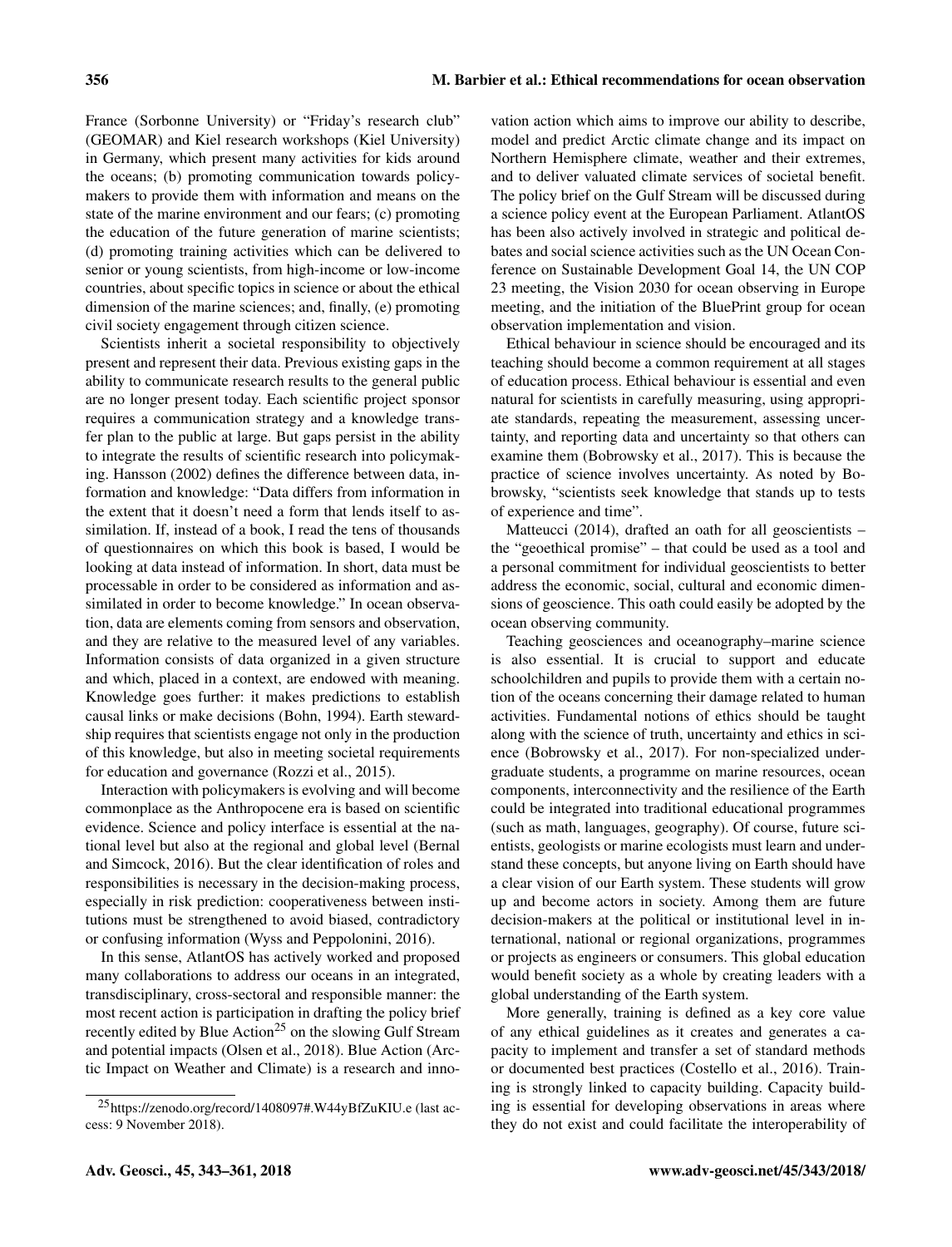data collected by different people through different means (Muller-Karger et al., 2018). In capacity building, the place of young scientists is important, and some programmes are implemented to train and offer access to cruises for earlystage researchers. The POGO and PIRATA programmes offer seats for joint cruises and host exchanges to reinforce collaboration and learning established and new methodologies. These missions offer a unique opportunity to expose students to an intensive working atmosphere, to forge professional relationships between students, junior and senior scientists, and to understand different cultures and international differences in knowledge generation, communication and use.

Besides obligatory and voluntary practical training for students and doctoral and postdoctoral researchers in marine sciences or related fields, workshops or forums for the presentation of cutting-edge, current marine hot topics should include discussions of ethical issues. This has been developed in France, and some universities (Lyon, Bordeaux) have proposed massive open online courses (MOOCs) on the ethics of research. The ethical practice of science should be emphasized throughout the marine early-career scientist curriculum, as should the oath for geoscience.

The main recommendations for knowledge transfer are as follows.

- Integrate experts to establish a dialogue with policymakers.
- Train the next generation of scientists and integrate fundamental ethical values into this training.
- Foster the transfer of knowledge to non-experts, such as pupils and undergraduate students.
- Include in your science communication a clear message about everyone's responsibility for the stewardship of the oceans and land.

# 4 Management and recommendations to apply ethics in research projects

"The free and responsible practice of science is fundamental to scientific advancement and human and environmental well-being. Such practice, in all its aspects, requires freedom of movement, association, expression and communication for scientists<sup>26</sup>" (ICSU, 2014). The role of science project managers is to support and accompany scientists in their research, to effectively demonstrate progress on research tasks, to provide fit-for-purpose products, to acknowledge various cultures and values, and to secure budget availability and societal usability. Results from a project on environmental and Earth research infrastructure in Europe (ENVRIplus

project<sup>27</sup>) clearly show that scientists are not aware of the ethical and social implications of their work (Peppoloni et al., 2017). As a consequence, the science project manager has to drive the attention of scientists toward some issues not directly linked to scientific matters, such as reasonable compromises, ethics, responsibility and cohesion among the fundamental principles of ethics in their scientific approach (Bobrowsky et al., 2017). The Cape Town statement with clear core values has been translated into 18 different languages (Peppoloni, 2018) and should be promoted to a wider community of geoscientists, including marine scientists.

Science management should become an instrument to ease the implementation of an ethical approach within a project.

In addition, the ocean observing community should collaborate to establish its own ocean ethics principles recalling geoethics fundamental principles and providing ethical guidelines. Then, it would be the role of the manager to promote these guidelines and contribute to sensibilizing scientists to their responsibility toward society and the marine environment.

There are different ways to integrate applied ethics into the management of scientific projects by considering the severity of the ethical issues identified. If a proposed project does not raise important ethical issues, a task highlighting an ethical approach could be integrated in different work packages (WPs), either through training programmes or during conferences on the topic of the WP. Courses dedicated to earlystage scientists should integrate ethical approaches and codes of conduct surrounding key issues that will be examined by a project. This will highlight ethical obligations and encourage responsible research. Including talks regarding ethics or philosophical approaches in conferences or in seminar series would also be a good way to make scientists aware of ethical issues and to invite them to reflect on such issues.

By nature, some scientific topics are more controversial and prone to ethical issues than others: for example, clear and serious ethical issues can be identified and raised in deep sea mining (Miller et al., 2018). In such cases it might be wise to dedicate WP tasks or an entire WP to ethics to properly integrate them into the project design. The ENVRIplus H2020 project dedicated a WP aiming to develop an ethical framework for research infrastructure. The goal of this WP is to increase awareness of the importance of ethical aspects in Earth sciences as a whole for both scientists and the public. Implementing such a WP in a project would provide direction and focus for the network around ethical issues by, for example, proposing tasks such as organizing round tables or focus groups (with scientists, philosophers, social scien-

<sup>26</sup>The Principle of Universality (freedom and responsibility) of Science, ICSU, 2014.

<sup>27</sup>ENVRIplus is a Horizon 2020 project bringing environmental and Earth system research infrastructure, projects and networks together with technical specialist partners to create a more coherent, interdisciplinary and interoperable cluster of environmental research infrastructure across Europe [\(http://www.envriplus.eu,](http://www.envriplus.eu) last access: 11 November 2018).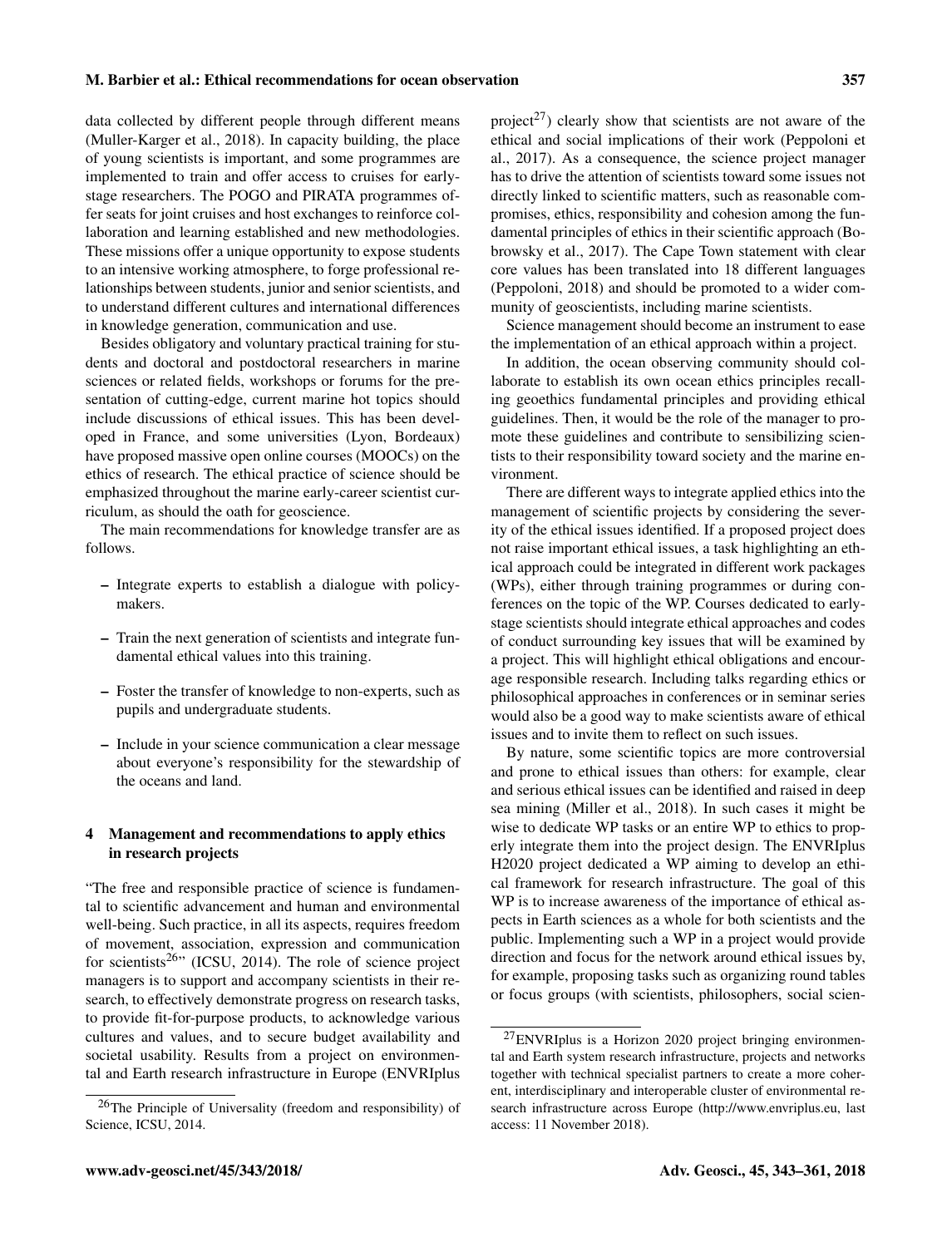tists, etc.) that could think about methodologies to overcome some ethical challenges. It might also be wise to seek advice by consulting different stakeholders with various interests to ensure that all dimensions such as politic, scientific, legal and economic are considered. This method would create a collective intelligence and provide potential actions or guidelines for solutions and strategies on how to handle the ethical issues of a project. Communication tools regarding these issues must be developed.

# 5 Conclusions

With the unanimous adoption of the UN SDGs in 2015, human communities have become engaged in transforming our world: the 2030 agenda for sustainable development (UN GA, 2015<sup>28</sup>) recognized that developed nations must act rapidly to protect the resilience of the Earth system in a just and equal manner for all and for future generations. Humanity has a responsibility in this and scientists should act as stewards for the oceans and the Earth system as a whole. Scientists present scientific evidence through knowledge and the new technology they develop that needs to be integrated into decision-making processes. With this important task, scientists have a responsibility to act in an ethical way and apply all the fundamental ethical principles described in the Cape Town statement: (a) ethical values regarding their behaviour, honesty, integrity, courtesy and fairness; (b) the social values of sustainability, prevention and education; and (c) cultural values to strengthen the relationship between communities (Peppoloni and Di Capua, 2017). The basic criterion of geoethics is responsibility.

Bobrowsky et al. (2017) define four levels of responsibility: (1) individual, (2) towards colleagues, (3) towards society based on our expertise to deliver clear messages to policymakers to minimize anthropogenic damages, and (4) towards the Earth system to maintain its stability and resilience for the future generation. These four levels of responsibility are easy to implement, and the ocean observation community can easily endorse the Cape Town statement and apply the key principles; the marine science community may do well to consider creating a similar approach and adopting geoethical core values or a code of ethics dedicated to research activities relevant to ocean observing activities. The community could extend the geoethics statement to the ocean ethics statement. We must also determine which of the provisions of its code of ethics are strict rules and which are statements of aspiration as recommended by Abbott (2017).

Science project managers will be the "guardians of these ethical core values" by implementing them in future ocean observing research projects.

This article is a fist attempt to highlight the core values applicable to ocean observation, which can then be improved and adopted as part of geoethics and the stewardship of the Earth system and become an integrated part of best practices in ocean observing systems. Ethics are the sum of all elements that will enable sustainable research and monitoring endeavours and will include elements drawn from the philosophical, social and natural scientific dimensions. These are summarized below.

- Respecting and minimizing impacts from research and monitoring on ocean ecosystems
- Respecting and engaging local people in research activities from multiple cultures and diverse sectors
- Working with the goal of global benefit based on reciprocal relations, transparency and responsibility
- Maximizing the efficiency and quality of observations in research activities
- Engaging society and communicating with and advising policymakers
- Sharing data: acquire once, use multiple times
- Encouraging learning

*Data availability.* No data sets were used in this article.

*Author contributions.* MB initiated the writing of this paper and invited the authors to participate in the writing of certain chapters, discuss concepts, and validate the scientific content.

*Competing interests.* The authors declare that they have no conflict of interest.

*Special issue statement.* This article is part of the special issue "Project management in geosciences: systems and practices for high-impact research". It is a result of the EGU General Assembly 2018, Vienna, Austria, 8–13 April 2018.

*Acknowledgements.* The authors thank Martin Visbeck for encouraging the publication of this paper, Bernard Bourles for his comments and the reviewers for their remarks in helping to improve the quality of the paper. Katsiaryna Pabortsava, Anne-Cathrin Wölfl and Tobias Hahn have received funding from the European Union's Horizon 2020 research and innovation programme under grant agreement no. 633211 (AtlantOS).

<sup>28</sup>A/RES/70/1 Transforming our world: the 2030 Agenda for Sustainable Development [\(https:](https://sustainabledevelopment.un.org/content/documents/21252030 Agenda for Sustainable Development web.pdf) [//sustainabledevelopment.un.org/content/documents/](https://sustainabledevelopment.un.org/content/documents/21252030 Agenda for Sustainable Development web.pdf)

[<sup>21252030</sup>AgendaforSustainableDevelopmentweb.pdf,](https://sustainabledevelopment.un.org/content/documents/21252030 Agenda for Sustainable Development web.pdf) last access: 20 Novembre 2018)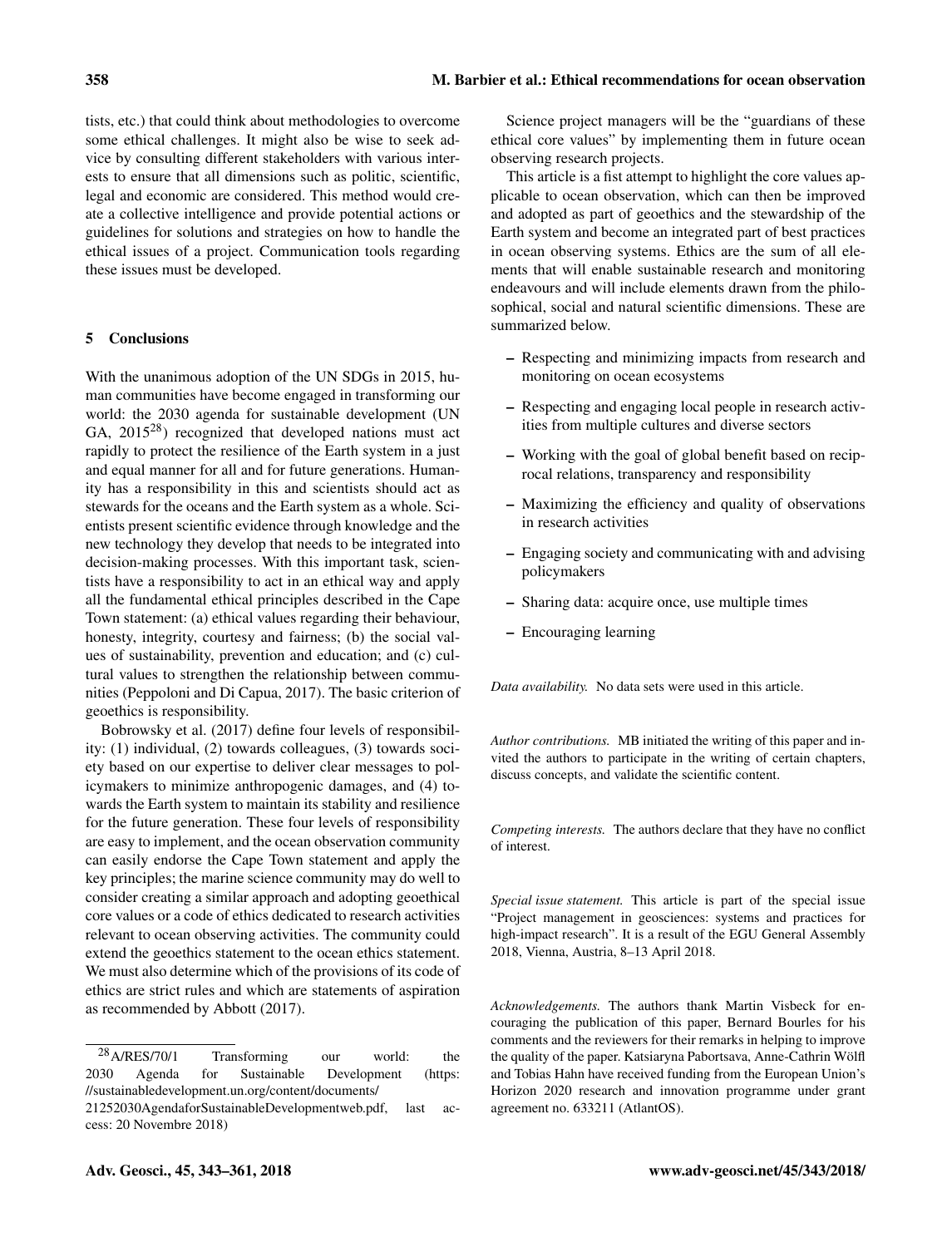Edited by: Luisa Cristini Reviewed by: Martin Bohle and one anonymous referee

#### References

- Abbott, D. M.: Some Fundamental Issues in Geoethics, Ann. Geophys., 60, 7, https://doi.org[/10.4401/ag-7407,](https://doi.org/10.4401/ag-7407) 2017.
- Barbier, M.: Cultural differences in research project management, Geophysical Research Abstracts Vol. 18, EGU2016-5783, EGU General Assembly, 2016.
- Barbier, M. and Briand, F.: The CIESM Charter on Access and Benefit-Sharing, a Charter for access to knowledge to everyone and to prevent the abuses of the ocean global commons, available at: <www.ciesm.org/marine/charter/index.php> (last access: 11 November 2018), 2014.
- Barbier, M., Claustre, H., Alonso, P., Bourlès, B., Janssen, F., Lampitt, R., Obolensky, G., Poli, P., Pouliquen, S., Salter, I., Turpin, V., and Woriskey, F.: Blue Print-Synthetic remarks from autonomous observing platforms and Recommendations, 2016, in Report of the AtlantOS workshop on strategies, methods and new technologies for a sustained and integrated autonomous in-situ observing system for the Atlantic Ocean, supported by AORA-CSA, H2020 AtlantOS report, 2016.
- Berdinesen, H.: On Han Jonas' "The imperative of responsibility", Philosophia 17/2017, available at: <https://philosophia-bg.com> (last access: 11 November 2018), 2017.
- Bernal, P. and Simcock, A.: Marine scientific Research (2016) Chapter 30, in: The First Global Integrated Marine Assessment, World Ocean Assessment I. Chapter: Chapter 30, Publisher: United Nations, edited by: Inniss, L. and Simcock, A., 2016.
- Biggs, R., Sclueter, M., and Schoon, M.: Principles for building resilience, Sustaining Ecosystems Services in Social-Ecological Systems, Cambridge University Press, 2012.
- Bobrowsky, P., Cronin, V. S., Di Capua, G., Kieffer, S. W., and Peppoloni, S.: The Emerging Field of Geoethics, in: Scientific Integrity and Ethics with Applications to the Geosciences, edited by: Gundersen, L. C., Special Publication American Geophysical Union, John Wiley and Sons, Inc., 2017.
- Bohle, M. and Erle, E. C.: Furthering Ethical Requirements for Applied Earth Science, Ann. Geophys., 60, 1–6, https://doi.org[/10.4401/ag-7401,](https://doi.org/10.4401/ag-7401) 2017.
- Bohn, R. E.: Measuring and Managing Technological Knowledge, Sloan Management Review, Fall, 61–67, 1994.
- Boyes, S. J. and Elliott, M.: Marine legislation The ultimate "horrendogram": International law, European directives & national implementation, Mar. Pollut. Bull., 86, 39–47, 2014.
- Costello, M. J., Basher, Z., McLeod, L., Asaad, I., Claus, S., and Vandepitte, L.: "Chapter 7. Methods for the study of marine biodiversity," in: The GEO Handbook on Biodiversity Observation Networks, edited by: Walters, M. and Scholes, R. J., Springer, 129–163, 2016.
- Cooke, S. J., Nguyen, V. M., Kessel, S. T., Hussey, N. E., Young, N., and Ford, A. T.: Troubling and unanticipated issues at the frontier of animal tracking for conservation and management, Conserv. Biol., 31, 1205–1207, https://doi.org[/doi:10.1111/cobi.12895,](https://doi.org/doi:10.1111/cobi.12895) 2017.
- De Paiva Toledo, A.: La protection juridique internationale de la biodiversité marine, in Veredas do Direito, Belo Horizonte, 13, 31–62, https://doi.org[/10.18623/rvd.v13i27.924,](https://doi.org/10.18623/rvd.v13i27.924) 2016.
- Di Capua, G., Peppoloni, S., and Bobrowsky, P. T.: The Cape Town Statement on Geoethics, Ann. Geophys., 60, 1–6, https://doi.org[/10.4401/ag-7553,](https://doi.org/10.4401/ag-7553) 2017.
- EMB Policy brief: European Marine Board, Training the 21st Century Marine Professional: A new vision for marine graduate education and training programmes in Europe, Policy Brief No. 5, 47 pp., 2017.
- European Commission: Responsible Research and Innovation Europe's ability to respond to societal challenges, available at: [https:](https://ec.europa.eu/research/swafs/pdf/pub_rri/KI0214595ENC.pdf) [//ec.europa.eu/research/swafs/pdf/pub\\_rri/KI0214595ENC.pdf](https://ec.europa.eu/research/swafs/pdf/pub_rri/KI0214595ENC.pdf) (last access: 11 November 2018), 2014.
- Gaillard, E.: Crimes against future generations, e-Pública, II, No. 2, 040–062, 2015.
- Giuliano, L. and Barbier, M. (Eds.): CIESM, 2011. New partnerships for blue biotechnology development, CIESM Marine Policy Series 1, 52 pp., 2011.
- Giuliano, L. and Barbier, M.: Guest editors, Special Issue of *Marine Genomics* "Omics at the crossroads – from integrated science to multisector implications", Vol. 17, 2014.
- Hansson, S. O.: Les incertitudes de la société du savoir, 2002, Revue internationale des sciences sociales: 1 (no. 171), https://doi.org[/10.3917/riss.171.0043,](https://doi.org/10.3917/riss.171.0043) 2002.
- Hawkins, A. D., Roberts, L., and Cheesman, S.: Responses of freeliving coastal pelagic fish to impulsive sounds, J. Acoustic. Soc. Am., 135, 3101–3116, 2014.
- Hussey N. E., Kessel, S. T., Aarestrup, K., Cooke, S. J., Cowley, P. D., FiskISK, A. T., Harcourt, R. G., Holland, K. N., Iverson, S. J., Kocik J. F., Mills-Flemmingand, J. E., and Whoriskey, F. G.: Aquatic animal telemetry: a panoramic window into the underwater world, Science, 348, 1255642, https://doi.org[/10.1126/science.1255642,](https://doi.org/10.1126/science.1255642) 2015.
- ICSU: The Principle of Universality (freedom and responsibility) of Science, available at: [https://admin.council.science/app/uploads/](https://admin.council.science/app/uploads/2017/04/CFRS-brochure-2014.pdf) [2017/04/CFRS-brochure-2014.pdf](https://admin.council.science/app/uploads/2017/04/CFRS-brochure-2014.pdf) (last access: 11 November 2018), 2014.
- IOC-UNESCO: Global Ocean Science Report The current status of ocean science around the world, available at: [http://](http://unesdoc.unesco.org/images/0023/002354/235406e.pdf) [unesdoc.unesco.org/images/0023/002354/235406e.pdf](http://unesdoc.unesco.org/images/0023/002354/235406e.pdf) (last access: 20 Novembre 2018), 2017.
- Jonas, H.: The Imperative of Responsibility: In Search of Ethics for the Technological Age, University of Chicago Press, Chicago, 1979.
- Leopold, A.: A Sand County Almanac, Oxford University Press, 129–226, 1949.
- Mantatov, Y. and Mantatova, L.: Philosophal underpinnings of Environmental Ethics: Theroy of responsibility by Hans Jonas, 2015, Procd. Soc. Behav., 214, 1055–1061, 2015.
- Matteucci, R., Gosso, G., Peppoloni, S., Piacente, S., and Wasowski, J.: The Geoethical Promise: A Proposal Episodes, 37, 190–191, 2014.
- McKenna, M. F., Ross, D., Wiggins, S. D., and Hildebrand, J. A.: Underwater radiated noise from modern commercial ships, J. Acoust. Soc. Am. 131, 92–103, 2012.
- Miller, A., Thompson, K. F., Johnston, P., and Santillo, D.: Overview of Seabed Mining Including the Current State of Development, Environmental Impacts,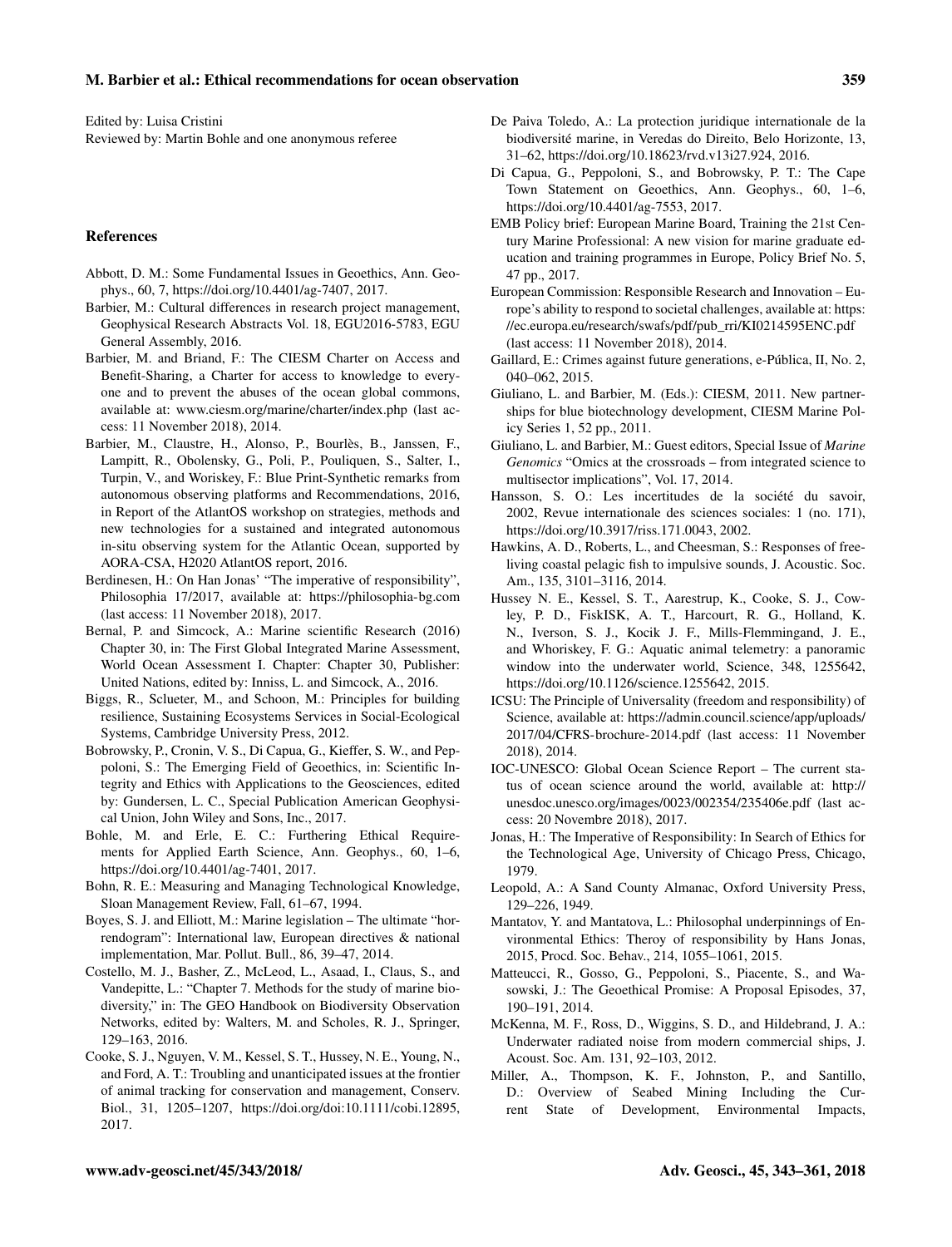and Knowledge Gaps, Front. Mar. Sci., 17, 237–251, https://doi.org[/10.3389/fmars.2017.00418,](https://doi.org/10.3389/fmars.2017.00418) 2018.

- Miller, M. L. and Kirk, J.: Marine Environmental Ethics, Ocean Coast. Manage., 17, 237–251, 1992.
- Montreal Statement on Research Integrity: 3rd World Conference on Research Integrity, Montreal, 5–8 May 2013, available at: <http://www.cehd.umn.edu/olpd/MontrealStatement.pdf> (last access: 18 June 2015), 2013.
- Morand, S. and Lajaunie, C.: Biodiversité et santé, Les liens entre le vivant, les écosystèmes et les sociétés, ISTE Ed. Collection Ecologie, 288 pp., 2018.
- Muller-Karger, F. E., Miloslavich, P., Bax, N. J., Simmons, S., Costello, M. J., Sousa Pinto, I., Canonico, G., Turner, W., Gill, M., Montes, E., Best, B. D., Pearlman, J., Halpin, P., Dunn, D., Benson, A., Martin Corinne, S., Weatherdon Lauren, V., Appeltans, W., Provoost, P., Klein, E., Kelble, C. R., Miller, R. J., Chavez, F. P., Iken, K., Chiba, S., Obura, D., Navarro, L. M., Pereira, H. M., Allain, V., Batten, S., Benedetti-Checchi, L., Duffy, J. E., Kudela, R. M., Rebelo, L. M., Shin, Y., and Geller, G.: Advancing Marine Biological Observations and Data Requirements of the Complementary Essential Ocean Variables (EOVs) and Essential Biodiversity Variables (EBVs) Frameworks, Front. Mar. Sci., 5, 211.2018, https://doi.org[/10.3389/fmars.2018.00211,](https://doi.org/10.3389/fmars.2018.00211) 2018.
- Normandeau Associates Inc.: Effects of Noise on Fish, Fisheries, and Invertebrates in the U.S. Atlantic and Arctic from Energy Industry Sound-Generating Activities. A Workshop Report for the U.S. Dept. of the Interior, Bureau of Ocean Energy Management. Contract no. M11PC00031, p. 72, 2012.
- Nakicenovic, N., Rockström, J., Gaffney, O., and Zimm, C.: Global Commons in the Anthropocene: World Development on a Stable and Resilient Planet, IIASA Working Paper, IIASA, Laxenburg, Austria, WP16019, 2016.
- Nguyen, V. M., Brooks, J. L., Young, N., Lennox, R., Haddaway, N., Whoriskey, F. G., Harcourt, R., and Cooke, S. J.: To share or not to share in the emerging era of big data: perspectives from fish telemetry researchers on data sharing, Can. J. Fish. Aquat. Sci., 74, 1260–1274, https://doi.org[/10.1139/cjfas-2016-0261,](https://doi.org/10.1139/cjfas-2016-0261) 2017.
- NOAA: National Oceanic and Atmospheric Administration (NOAA), Office for Coastal Management 2018, NOAA report on the US ocean and Great Lakes economy, Charleston SC: NOAA Office for Coastal Management, available at: [https://](https://coast.noaa.gov/digitalcoast/training/econreport.html) [coast.noaa.gov/digitalcoast/training/econreport.html,](https://coast.noaa.gov/digitalcoast/training/econreport.html) last access: 11/11/2018.
- Olsen, S. M., Årthun, M., Eldevik, T., Fritz, J. S., Larsen, K. M. H., Miller, R. G., Moat, B., and Oltmanns, M.: The slowing Gulf Stream? What we know and potential impacts. Blue-Action policy brief. SAMS Research Services Ltd., Konsortium Deutsche Meeresforschung e.V., 2018.
- OSPAR convention: Convention for the protection of the marine environment of the north-east atlantic, available at: [https://www.ospar.org/site/assets/files/1290/ospar\\_convention\\_](https://www.ospar.org/site/assets/files/1290/ospar_convention_e_updated_text_in_2007_no_revs.pdf) [e\\_updated\\_text\\_in\\_2007\\_no\\_revs.pdf](https://www.ospar.org/site/assets/files/1290/ospar_convention_e_updated_text_in_2007_no_revs.pdf) (last access: 16 November 2018), 1992.
- Peppoloni, S.: Spreading geoethics through the languages of the world. Translations of the Cape Town Statement on Geoethics. International Association for Promoting Geoethics (IAPG), available at: <http://www.geoethics.org/ctsg> (last access: 11 November 2018), 2018.
- Peppoloni, S. and Di Capua, G.: Geoethics and geological culture: awareness, responsibility and challenges, Ann. Geophys., 55, 335–341, 2012.
- Peppoloni, S. and Di Capua, G.: The Meaning of Geoethics Chapter 1, in: Geoethics: Ethical challenges and case studies in Earth Sciences, edited by: Wyss, M. and Peppoloni, S., Elsevier, ISBN: 978-0127999357, 3–14, https://doi.org[/10.1016/B978-0-](https://doi.org/10.1016/B978-0-12-799935-7.00001-0) [12-799935-7.00001-0,](https://doi.org/10.1016/B978-0-12-799935-7.00001-0) 2015.
- Peppoloni, S. and Di Capua, G.: Geoethics: Ethical, social, and cultural values in geosciences research, practice, and education: in: Geoscience for the Public Good and Global Development: Toward a Sustainable Future, edited by: Wessel, G. R. and Greenberg, J. K., Geological Society of America Special Paper 520, 2016, ISBN: 978-0-8137-2520-8, 17–21, https://doi.org[/10.1130/2016.2520\(03\),](https://doi.org/10.1130/2016.2520(03)) 2016.
- Peppoloni, S. and Di Capua, G.: Ethics, in: Encyclopedia of Engineering Geology, edited by: Bobrowsky, P. T. and Marker, B., Encyclopedia of Earth Sciences Series, Springer International Publishing, ISBN: 978-3-319-12127-7, 1– 5, https://doi.org[/10.1007/978-3-319-12127-7\\_115-1,](https://doi.org/10.1007/978-3-319-12127-7_115-1) 2017.
- Peppoloni, S., Bobrowsky, P., and Di Capua, G.: Geoethics: A Challenge for Research Integrity in Geosciences, in: Integrity in the Global Research Arena, edited by: Steneck, N., Anderson, M., Kleinert, S., and Mayer, T., 336 pp., World Scientific Publishing Co, ISBN: 978-981-4632-38-6, 287–294, https://doi.org[/10.1142/9789814632393\\_0035,](https://doi.org/10.1142/9789814632393_0035) 2015.
- Peppoloni, S., Di Capua, G., and Haslinger, F.: 2017. D13.1. Questionnaire to analyse the ethical and social issues and assessment report on questionaire answers, ENVRIplus deliverable, 2017.
- Popper, A. N. and Hastings, M. C.: Effects of anthropogenic sources of sounds on fishes, J. Fish. Biol., 75, 455–498, 2009.
- Popper, A. N., Hawkins, A. D., Fay, R. R., Mann, D. A., Bartol, S., Carlson, T. J., Coombs, S., Ellison, W. T., Gentry, R. L., Halvorsen, M. B., Løkkeborg, S, Rogers, P. H., Southall, B. L., Zeddies, D. G., and Tavolga, W. N.: Sound exposure guidelines for fishes and sea turtles, p. 74., Springer, London, 2014.
- Prue, T.: Common Heritage of Mankind Principle, in: The Encyclopedia of Sustainability, edited by: Bosselmann, K., Fogel, D., and Ruhl, J. B., Vol. 3: The Law and Politics of Sustainability, 64–69, Great Barrington, MA, Berkshire Publishing, 2011.
- Resnik, D. B. and Shamoo, A. E.: The Singapore Statement on Research Integrity, Account Res., 18, 71–75, https://doi.org[/10.1080/08989621.2011.557296,](https://doi.org/10.1080/08989621.2011.557296) 2011.
- Roquet, F. G. Williams, M. A. Hindell, R. Harcourt, McMahon, C., Guinet, C., Charrassin, J. B., Reverdin, G., Boehme, L. S., Lovell, P., and Fedak, M.: A Southern Indian Ocean database of hydrographic profiles obtained with instrumented elephant seals, Scientific Data, 1:140028, https://doi.org[/10.1038/sdata.2014.28,](https://doi.org/10.1038/sdata.2014.28) 2014.
- Rollins, B. E.: An ethicists comments on animal rights versus welfare, Can. Vet. J., 43, 913, 2002.
- Rozzi R., Stuart Chapin III, F., Baird Callicott, J., Pickett, S. T. A., Power, M. E., Armesto, J. J., and May Jr., R. H.: Introduction: Linking Ecology and Ethics for an Interregional and Intercultural Earth Stewardship, in: Earth Stewardship Project: Ecology & Ethics, edited by: Rozzi, R., Chapin III, F. S., Callicott, J. B., Pickett, S., Power, M. E., Armesto, J. J., and May Jr., R. H., 1–14, Springer International Publishing Switzerland 2015, Earth